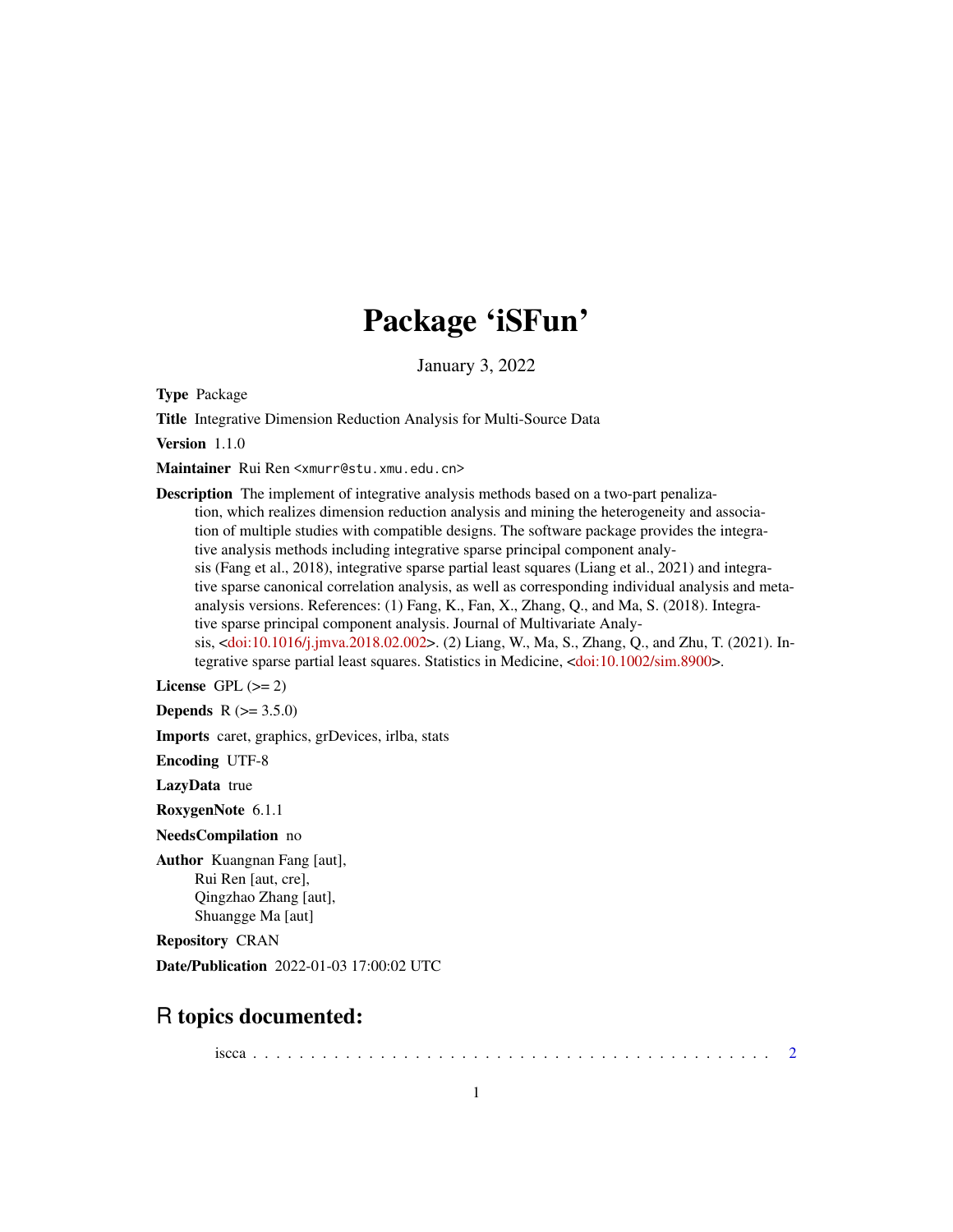#### $2 \t\t isca$

|       |           |  |  |  |  |  |  |  |  |  |  |  |  |  |  |  |  |  |  | - 6            |
|-------|-----------|--|--|--|--|--|--|--|--|--|--|--|--|--|--|--|--|--|--|----------------|
|       |           |  |  |  |  |  |  |  |  |  |  |  |  |  |  |  |  |  |  | -7             |
|       |           |  |  |  |  |  |  |  |  |  |  |  |  |  |  |  |  |  |  | $\overline{9}$ |
|       |           |  |  |  |  |  |  |  |  |  |  |  |  |  |  |  |  |  |  |                |
|       |           |  |  |  |  |  |  |  |  |  |  |  |  |  |  |  |  |  |  |                |
|       |           |  |  |  |  |  |  |  |  |  |  |  |  |  |  |  |  |  |  |                |
|       |           |  |  |  |  |  |  |  |  |  |  |  |  |  |  |  |  |  |  |                |
|       |           |  |  |  |  |  |  |  |  |  |  |  |  |  |  |  |  |  |  |                |
|       |           |  |  |  |  |  |  |  |  |  |  |  |  |  |  |  |  |  |  |                |
|       | meta.spls |  |  |  |  |  |  |  |  |  |  |  |  |  |  |  |  |  |  |                |
|       |           |  |  |  |  |  |  |  |  |  |  |  |  |  |  |  |  |  |  |                |
|       |           |  |  |  |  |  |  |  |  |  |  |  |  |  |  |  |  |  |  |                |
|       |           |  |  |  |  |  |  |  |  |  |  |  |  |  |  |  |  |  |  |                |
|       |           |  |  |  |  |  |  |  |  |  |  |  |  |  |  |  |  |  |  |                |
|       |           |  |  |  |  |  |  |  |  |  |  |  |  |  |  |  |  |  |  |                |
|       |           |  |  |  |  |  |  |  |  |  |  |  |  |  |  |  |  |  |  |                |
|       |           |  |  |  |  |  |  |  |  |  |  |  |  |  |  |  |  |  |  |                |
|       |           |  |  |  |  |  |  |  |  |  |  |  |  |  |  |  |  |  |  |                |
|       | spls      |  |  |  |  |  |  |  |  |  |  |  |  |  |  |  |  |  |  |                |
| Index |           |  |  |  |  |  |  |  |  |  |  |  |  |  |  |  |  |  |  | 30             |

<span id="page-1-1"></span>

iscca *Integrative sparse canonical correlation analysis*

#### Description

This function provides a penalty-based integrative sparse canonical correlation analysis method to handle the multiple datasets with high dimensions generated under similar protocols, which consists of two built-in penalty items for selecting the important variables for users to choose, and two contrasted penalty functions for eliminating the diffierence (magnitude or sign) between estimators within each group.

#### Usage

```
iscca(x, y, L, mu1, mu2, mu3, mu4,eps = 1e-04, pen1 = "homogeneity",pen2 = "magnitude", scale.x = TRUE, scale.y = TRUE, maxstep = 50,submaxstep = 10, trace = FALSE, draw = FALSE)
```

| x   | list of data matrices, L datasets of explanatory variables. |
|-----|-------------------------------------------------------------|
| У   | list of data matrices, L datasets of dependent variables.   |
| L   | numeric, number of datasets.                                |
| mu1 | numeric, sparsity penalty parameter for vector u.           |
| mu2 | numeric, contrasted penalty parameter for vector u.         |

<span id="page-1-0"></span>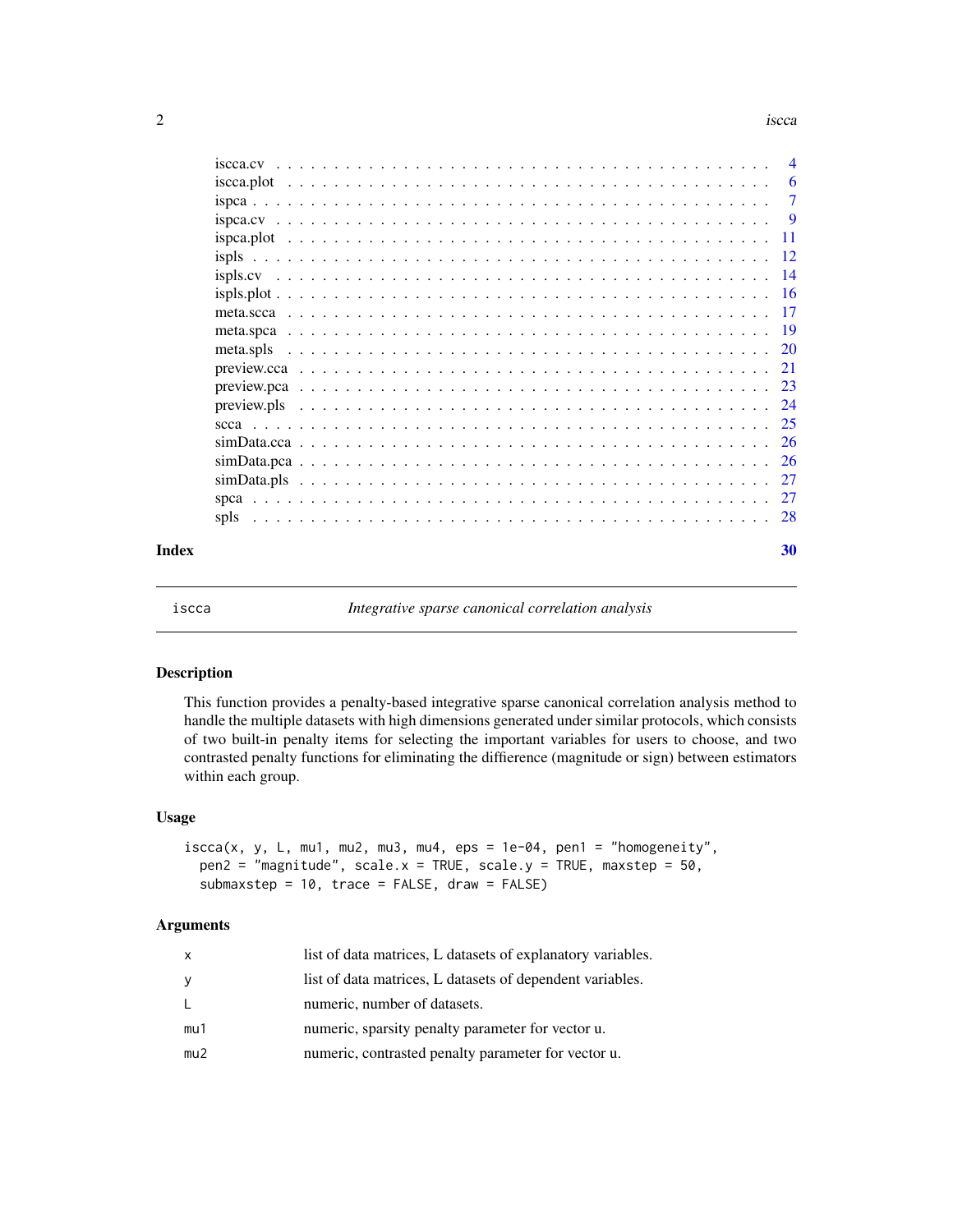<span id="page-2-0"></span>**iscca** 3

| mu3              | numeric, sparsity penalty parameter for vector v.                                                                            |
|------------------|------------------------------------------------------------------------------------------------------------------------------|
| mu4              | numeric, contrasted penalty parameter for vector v.                                                                          |
| eps              | numeric, the threshold at which the algorithm terminates.                                                                    |
| pen1             | character, "homogeneity" or "heterogeneity" type of the sparsity structure. If not<br>specified, the default is homogeneity. |
| pen <sub>2</sub> | character, "magnitude" or "sign" based contrasted penalty. If not specified, the<br>default is magnitude.                    |
| scale.x          | character, "TRUE" or "FALSE", whether or not to scale the variables x. The<br>default is TRUE.                               |
| scale.y          | character, "TRUE" or "FALSE", whether or not to scale the variables y. The<br>default is TRUE.                               |
| maxstep          | numeric, maximum iteration steps. The default value is 50.                                                                   |
| submaxstep       | numeric, maximum iteration steps in the sub-iterations. The default value is 10.                                             |
| trace            | character, "TRUE" or "FALSE". If TRUE, prints out its screening results of<br>variables.                                     |
| draw             | character, "TRUE" or "FALSE". If TRUE, plot the convergence path of loadings<br>and the heatmap of coefficient beta.         |

### Value

An 'iscca' object that contains the list of the following items.

- x: list of data matrices, L datasets of explanatory variables with centered columns. If scale.x is TRUE, the columns of L datasets are standardized to have mean 0 and standard deviation 1.
- y: list of data matrices, L datasets of dependent variables with centered columns. If scale.y is TRUE, the columns of L datasets are standardized to have mean 0 and standard deviation 1.
- loading.x: the estimated canonical vector of variables x.
- loading.y: the estimated canonical vector of variables y.
- variable.x: the screening results of variables x.
- variable.y: the screening results of variables y.
- meanx: list of numeric vectors, column mean of the original datasets x.
- normx: list of numeric vectors, column standard deviation of the original datasets x.
- meany: list of numeric vectors, column mean of the original datasets y.
- normy: list of numeric vectors, column standard deviation of the original datasets y.

## See Also

See Also as [preview.cca](#page-20-1), [iscca.cv](#page-3-1), [meta.scca](#page-16-1), [scca](#page-24-1).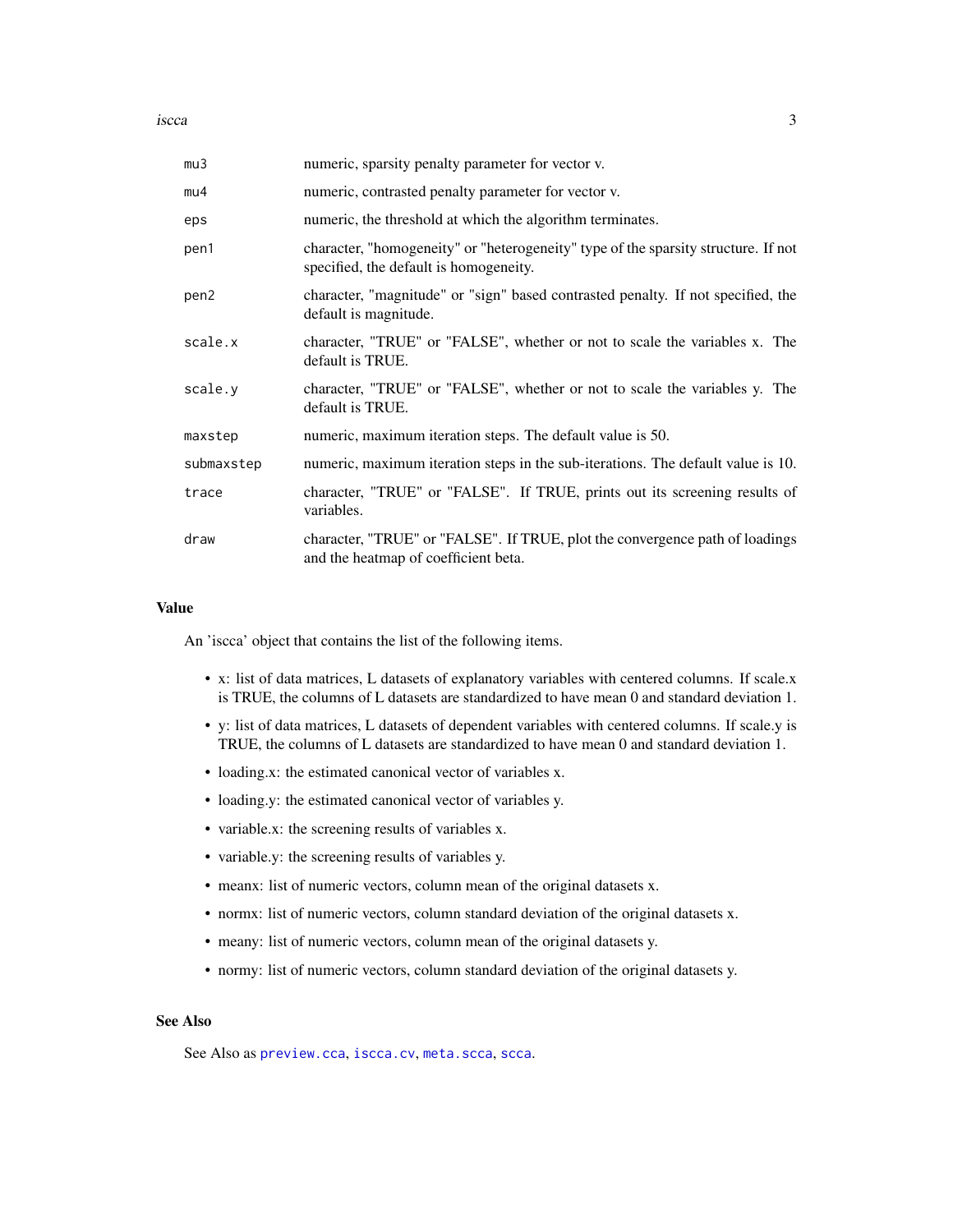#### Examples

```
# Load a list with 3 data sets
library(iSFun)
data("simData.cca")
x <- simData.cca$x
y <- simData.cca$y
L \leftarrow length(x)mu1 <- mu3 <- 0.4
mu2 < -mu4 < -2.5prev_cca <- preview.cca(x = x, y = y, L = L, scale.x = TRUE, scale.y = TRUE)
res_homo_m <- iscca(x = x, y = y, L = L, mu1 = mu1, mu2 = mu2, mu3 = mu3, mu4 = mu4,
                   eps = 5e-2, maxstep = 50, submaxstep = 10, trace = TRUE, draw = TRUE)
res_homo_s <- iscca(x = x, y = y, L = L, mu1 = mu1, mu2 = mu2, mu3 = mu3, mu4 = mu4,
                    eps = 5e-2, pen1 = "homogeneity", pen2 = "sign", scale.x = TRUE,scale.y = TRUE, maxstep = 50, submaxstep = 10, trace = FALSE, draw = FALSE)
mu1 <- mu3 <- 0.3
mu2 < -mu4 < -2res_hete_m <- iscca(x = x, y = y, L = L, mu1 = mu1, mu2 = mu2, mu3 = mu3, mu4 = mu4,
                  eps = 5e-2, pen1 = "heterogeneity", pen2 = "magnitude", scale.x = TRUE,
                scale.y = TRUE, maxstep = 50, submaxstep = 10, trace = FALSE, draw = FALSE)
res_hete_s \le iscca(x = x, y = y, L = L, mu1 = mu1, mu2 = mu2, mu3 = mu3, mu4 = mu4,eps = 5e-2, pen1 = "heterogeneity", pen2 = "sign", scale.x = TRUE,
                scale.y = TRUE, maxstep = 50, submaxstep = 10, trace = FALSE, draw = FALSE)
```
<span id="page-3-1"></span>iscca.cv *Cross-validation for iscca*

## Description

Performs K-fold cross validation for the integrative sparse canonical correlation analysis over a grid of values for the regularization parameter mu1, mu2, mu3 and mu4.

### Usage

```
iscca.cv(x, y, L, K = 5, mu1, mu2, mu3, mu4, eps = 1e-04,pen1 = "homogeneity", pen2 = "magnitude", scale.x = TRUE,
  scale.y = TRUE, maxstep = 50, submaxstep = 10)
```

| list of data matrices, L datasets of explanatory variables. |
|-------------------------------------------------------------|
| list of data matrices, L datasets of dependent variables.   |

<span id="page-3-0"></span>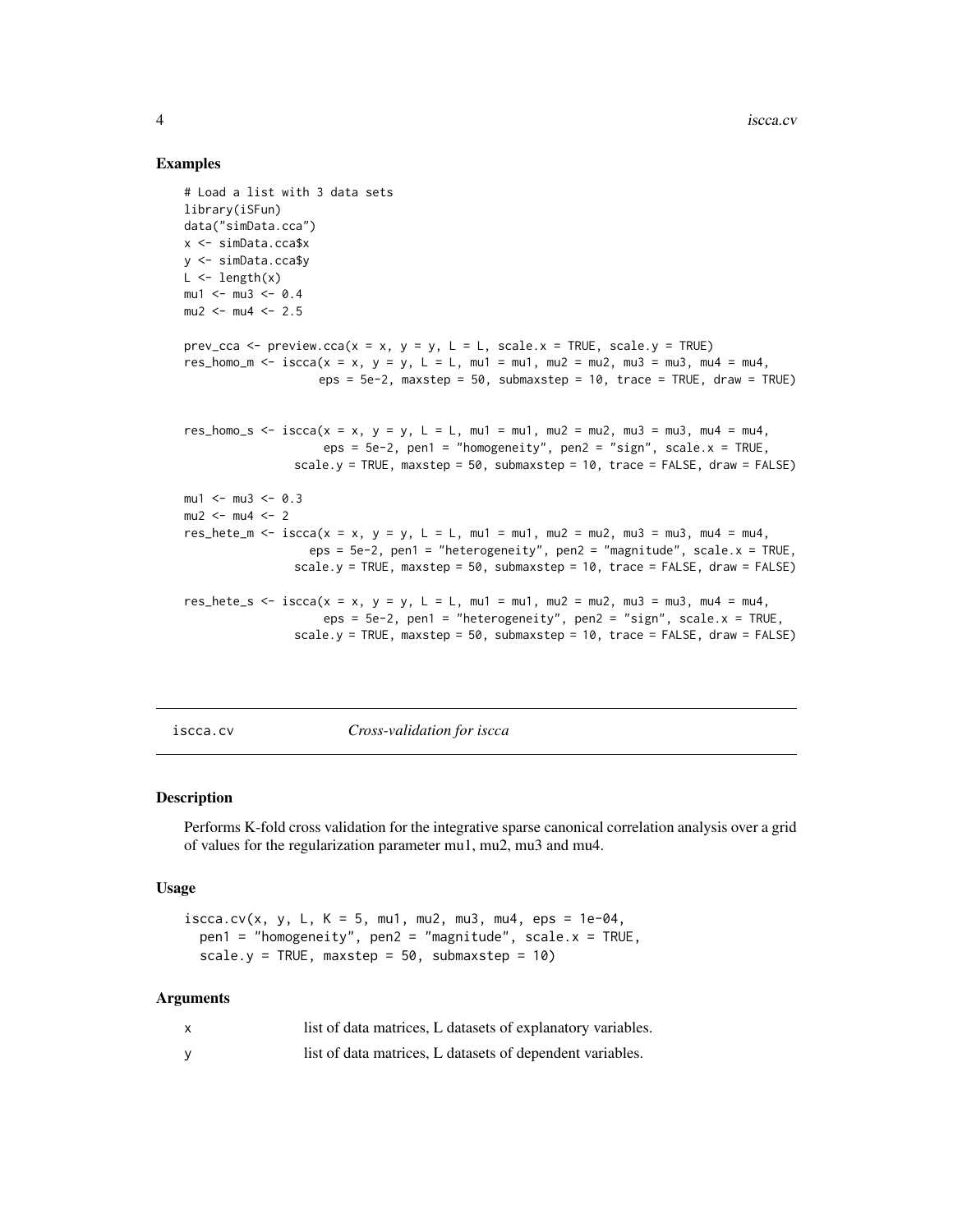iscca.cv 5

| L                | numeric, number of datasets.                                                                                                 |
|------------------|------------------------------------------------------------------------------------------------------------------------------|
| K                | numeric, number of cross-validation folds. Default is 5.                                                                     |
| mu1              | numeric, the feasible set of sparsity penalty parameter for vector u.                                                        |
| mu2              | numeric, the feasible set of contrasted penalty parameter for vector u.                                                      |
| mu3              | numeric, the feasible set of sparsity penalty parameter for vector v.                                                        |
| mu4              | numeric, the feasible set of contrasted penalty parameter for vector v.                                                      |
| eps              | numeric, the threshold at which the algorithm terminates.                                                                    |
| pen1             | character, "homogeneity" or "heterogeneity" type of the sparsity structure. If not<br>specified, the default is homogeneity. |
| pen <sub>2</sub> | character, "magnitude" or "sign" based contrasted penalty. If not specified, the<br>default is magnitude.                    |
| scale.x          | character, "TRUE" or "FALSE", whether or not to scale the variables x. The<br>default is TRUE.                               |
| scale.y          | character, "TRUE" or "FALSE", whether or not to scale the variables y. The<br>default is TRUE.                               |
| maxstep          | numeric, maximum iteration steps. The default value is 50.                                                                   |
| submaxstep       | numeric, maximum iteration steps in the sub-iterations. The default value is 10.                                             |

#### Value

An 'iscca.cv' object that contains the list of the following items.

- x: list of data matrices, L datasets of explanatory variables with centered columns. If scale.x is TRUE, the columns of L datasets are standardized to have mean 0 and standard deviation 1.
- y: list of data matrices, L datasets of dependent variables with centered columns. If scale.y is TRUE, the columns of L datasets are standardized to have mean 0 and standard deviation 1.
- mu1: the sparsity penalty parameter selected from the feasible set of parameter mu1 provided by users.
- mu2: the contrasted penalty parameter selected from the feasible set of parameter mu2 provided by users.
- mu3: the sparsity penalty parameter selected from the feasible set of parameter mu3 provided by users.
- mu4: the contrasted penalty parameter selected from the feasible set of parameter mu4 provided by users.
- fold: The fold assignments for cross-validation for each observation.
- loading.x: the estimated canonical vector of variables x with selected tuning parameters.
- loading.y: the estimated canonical vector of variables y with selected tuning parameters.
- variable.x: the screening results of variables x.
- variable.y: the screening results of variables y.
- meanx: list of numeric vectors, column mean of the original datasets x.
- normx: list of numeric vectors, column standard deviation of the original datasets x.
- meany: list of numeric vectors, column mean of the original datasets y.
- normy: list of numeric vectors, column standard deviation of the original datasets y.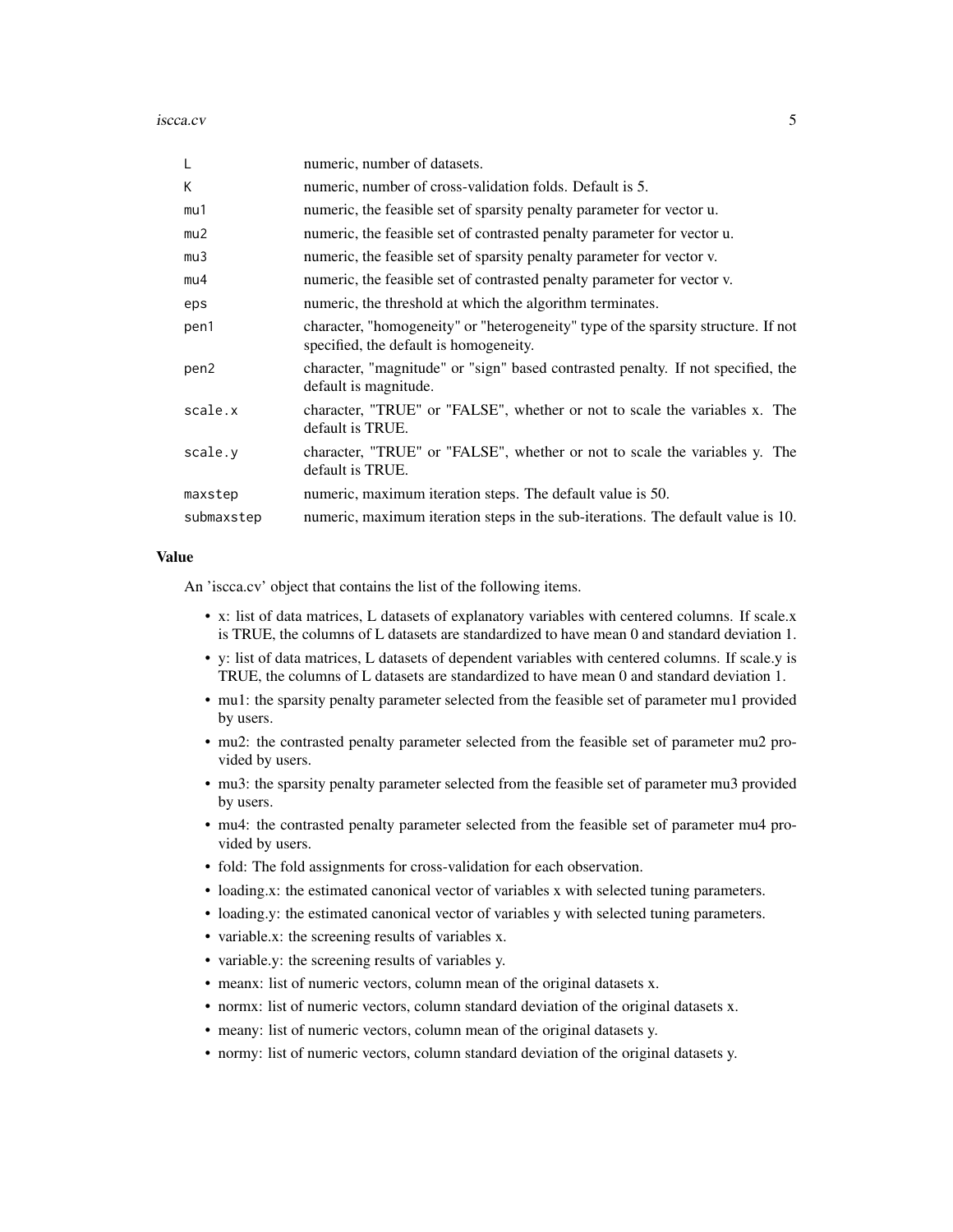#### <span id="page-5-0"></span>See Also

See Also as [iscca](#page-1-1).

## Examples

```
# Load a list with 3 data sets
library(iSFun)
data("simData.cca")
x <- simData.cca$x
y <- simData.cca$y
L \leftarrow length(x)mu1 \leq -c(0.2, 0.4)mu3 < -0.4mu2 < -mu4 < -2.5res_homo_m <- iscca.cv(x = x, y = y, L = L, K = 5, mu1 = mu1, mu2 = mu2, mu3 = mu3,
                       mu4 = mu4, eps = 1e-2, pen1 = "homogeneity", pen2 = "magnitude",
                       scale.x = TRUE, scale.y = TRUE, maxstep = 50, submaxstep = 10)
res_homo_s <- iscca.cv(x = x, y = y, L = L, K = 5, mu1 = mu1, mu2 = mu2, mu3 = mu3,
                       mu4 = mu4, eps = 1e-2, pen1 = "homogeneity", pen2 = "sign",scale.x = TRUE, scale.y = TRUE, maxstep = 50, submaxstep = 10)
mu1 <- mu3 <- c(0.1, 0.3)mu2 < -mu4 < -2res_hete_m <- iscca.cv(x = x, y = y, L = L, K = 5, mu1 = mu1, mu2 = mu2, mu3 = mu3,
                      mu4 = mu4, eps = 1e-2, pen1 = "heterogeneity", pen2 = "magnitude",
                       scale.x = TRUE, scale.y = TRUE, maxstep = 50, submaxstep = 10)
res_hete_s <- iscca.cv(x = x, y = y, L = L, K = 5, mu1 = mu1, mu2 = mu2, mu3 = mu3,
                       mu4 = mu4, eps = 1e-2, pen1 = "heterogeneity", pen2 = "sign",
                       scale.x = TRUE, scale.y = TRUE, maxstep = 50, submaxstep = 10)
```
iscca.plot *Plot the results of iscca*

#### Description

Plot the convergence path graph in the integrative sparse canonical correlation analysis method or show the the first pair of canonical vectors.

#### Usage

iscca.plot(x, type)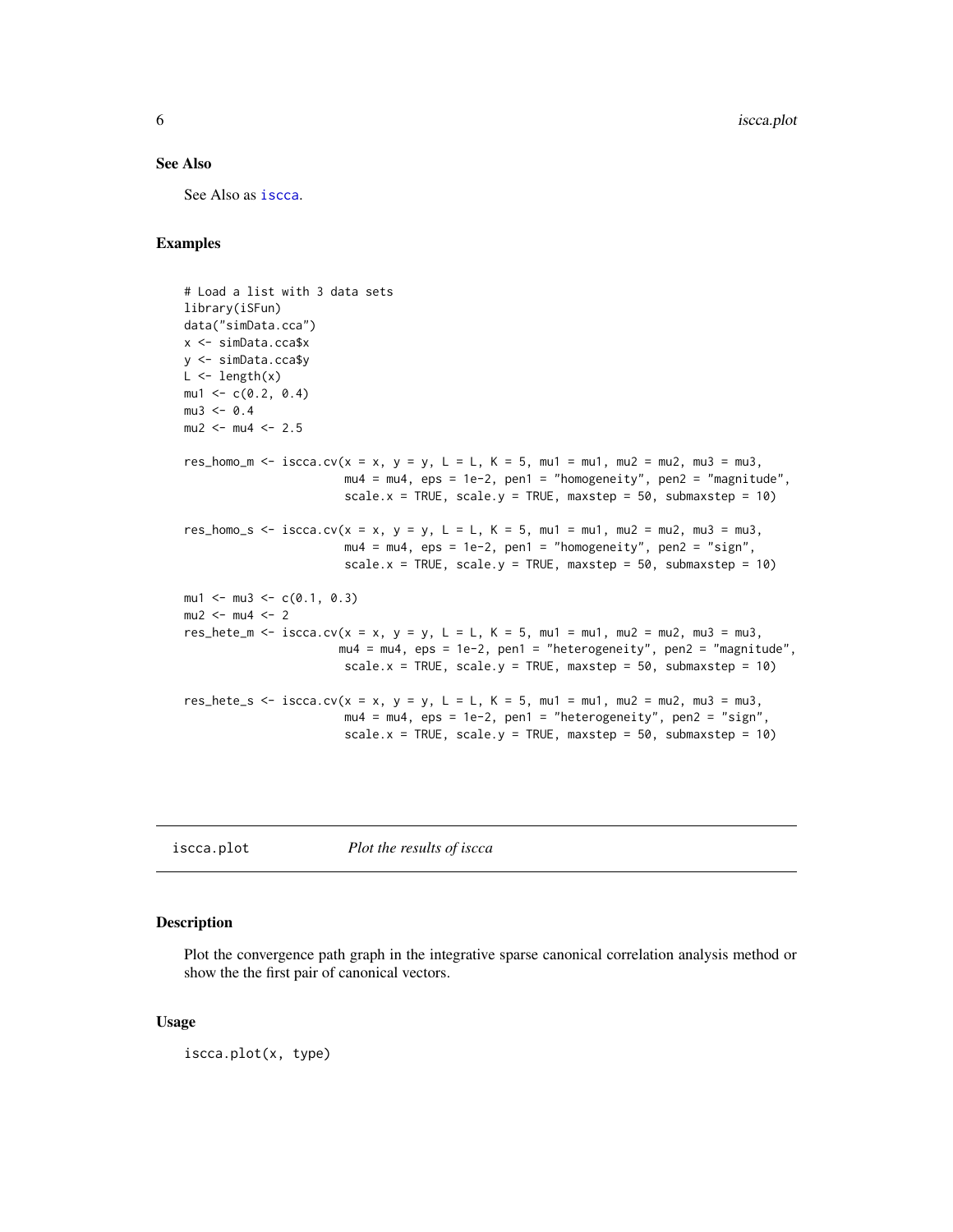#### <span id="page-6-0"></span>ispca 7 and 2012 12:00 the contract of the contract of the contract of the contract of the contract of the contract of the contract of the contract of the contract of the contract of the contract of the contract of the con

#### Arguments

|      | list of "iscca", which is the result of command "iscca".                                                                                                                  |
|------|---------------------------------------------------------------------------------------------------------------------------------------------------------------------------|
| tvpe | character, "path" or "loading" type, if "path", plot the the convergence path graph<br>of vector u and v in the integrative sparse canonical correlation analysis method, |
|      | if "loading", show the the first pair of canonical vectors.                                                                                                               |

## Details

See details in [iscca](#page-1-1).

## Value

the convergence path graph or the scatter diagrams of the first pair of canonical vectors.

#### Examples

```
library(iSFun)
data("simData.cca")
x <- simData.cca$x
y <- simData.cca$y
L \leftarrow length(x)mu1 <- mu3 <- 0.4
mu2 <- mu4 <- 2.5
res_homo_m <- iscca(x = x, y = y, L = L, mu1 = mu1, mu2 = mu2, mu3 = mu3,
                    mu4 = mu4, eps = 5e-2, maxstep = 100, trace = FALSE, draw = FALSE)
iscca.plot(x = res_homo_m, type = "path")iscca.plot(x = res_homo_m, type = "loading")
```
<span id="page-6-1"></span>ispca *Integrative sparse principal component analysis*

#### Description

This function provides a penalty-based integrative sparse principal component analysis method to obtain the direction of first principal component of the multiple datasets with high dimensions generated under similar protocols, which consists of two built-in penalty items for selecting the important variables for users to choose, and two contrasted penalty functions for eliminating the diffierence (magnitude or sign) between estimators within each group.

#### Usage

```
ispca(x, L, mu1, mu2, eps = 1e-04, pen1 = "homogeneity",pen2 = "magnitude", scale.x = TRUE, maxstep = 50,submaxstep = 10, trace = FALSE, draw = FALSE)
```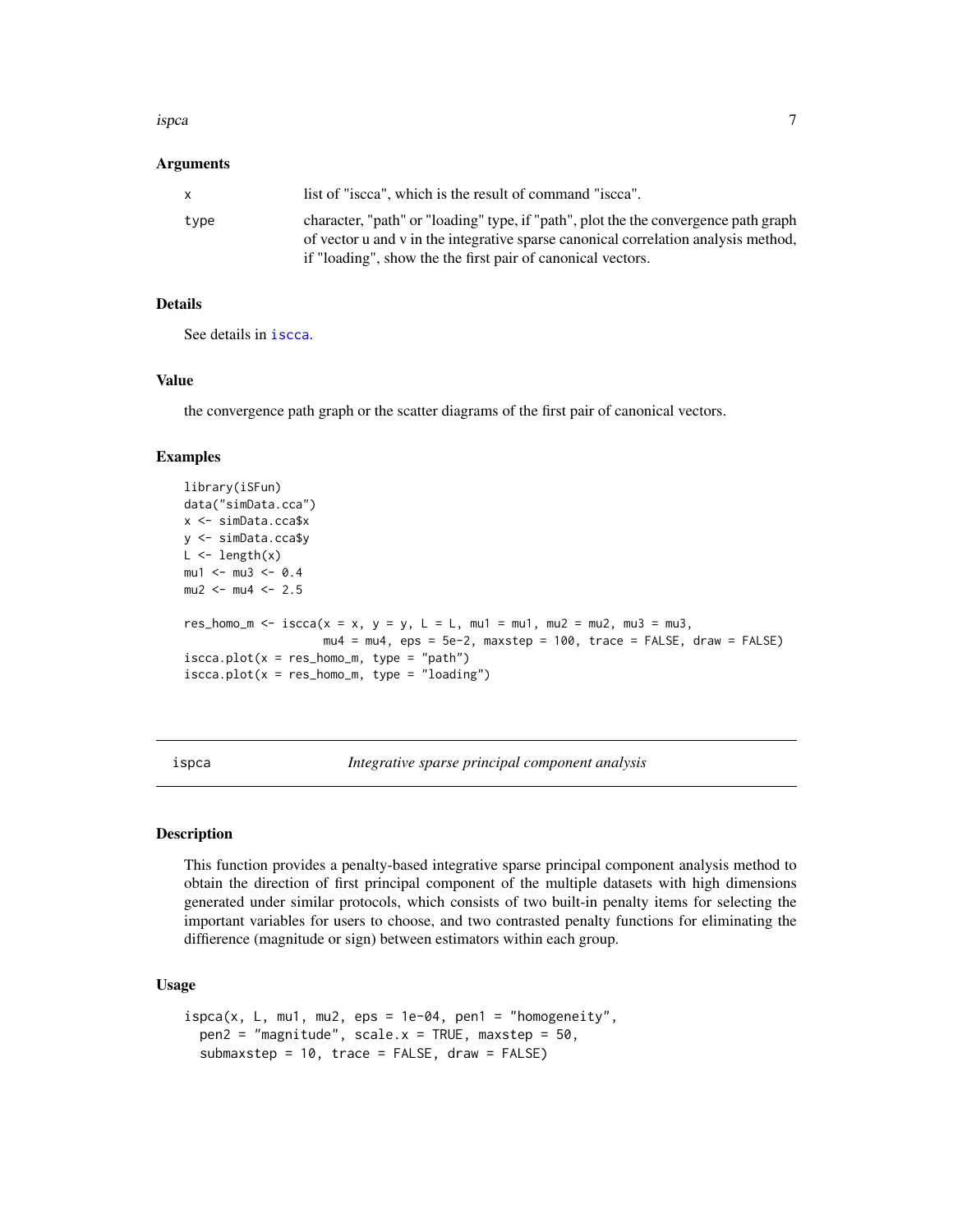<span id="page-7-0"></span>8 ispca between the contract of the contract of the contract of the contract of the contract of the contract of the contract of the contract of the contract of the contract of the contract of the contract of the contract o

## Arguments

| $\mathsf{x}$ | list of data matrices, L datasets of explanatory variables.                                                                  |
|--------------|------------------------------------------------------------------------------------------------------------------------------|
| L            | numeric, number of data sets.                                                                                                |
| mu1          | numeric, sparsity penalty parameter.                                                                                         |
| mu2          | numeric, contrasted penalty parameter.                                                                                       |
| eps          | numeric, the threshold at which the algorithm terminates.                                                                    |
| pen1         | character, "homogeneity" or "heterogeneity" type of the sparsity structure. If not<br>specified, the default is homogeneity. |
| pen2         | character, "magnitude" or "sign" based contrasted penalty. If not specified, the<br>default is magnitude.                    |
| scale.x      | character, "TRUE" or "FALSE", whether or not to scale the variables x. The<br>default is TRUE.                               |
| maxstep      | numeric, maximum iteration steps. The default value is 50.                                                                   |
| submaxstep   | numeric, maximum iteration steps in the sub-iterations. The default value is 10.                                             |
| trace        | character, "TRUE" or "FALSE". If TRUE, prints out its screening results of<br>variables.                                     |
| draw         | character, "TRUE" or "FALSE". If TRUE, plot the convergence path of loadings.                                                |

## Value

An 'ispca' object that contains the list of the following items.

- x: list of data matrices, L datasets of explanatory variables with centered columns. If scale.x is TRUE, the columns of L datasets are standardized to have mean 0 and standard deviation 1.
- eigenvalue: the estimated first eigenvalue.
- eigenvector: the estimated first eigenvector.
- component: the estimated first component.
- variable: the screening results of variables.
- meanx: list of numeric vectors, column mean of the original datasets x.
- normx: list of numeric vectors, column standard deviation of the original datasets x.

## References

• Fang K, Fan X, Zhang Q, et al. Integrative sparse principal component analysis[J]. Journal of Multivariate Analysis, 2018, 166: 1-16.

## See Also

See Also as [preview.pca](#page-22-1), [ispca.cv](#page-8-1), [meta.spca](#page-18-1), [spca](#page-26-1).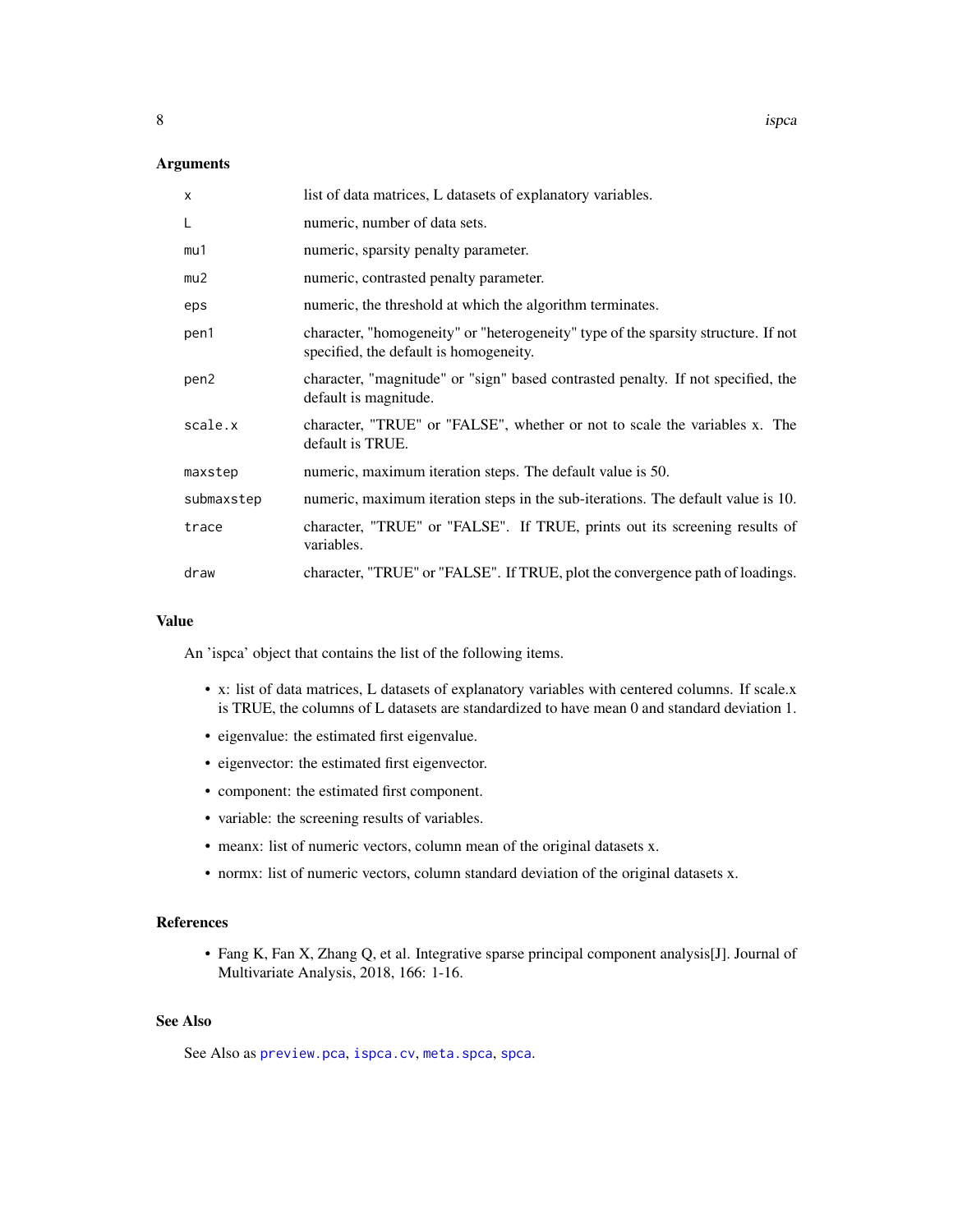#### <span id="page-8-0"></span>ispca.cv 9

#### Examples

```
# Load a list with 3 data sets
library(iSFun)
data("simData.pca")
x <- simData.pca$x
L \leftarrow length(x)
prev_pca <- preview.pca(x = x, L = L, scale.x = TRUE)
res_homo_m <- ispca(x = x, L = L, mu1 = 0.5, mu2 = 0.002, trace = TRUE, draw = TRUE)
res_homo_s <- ispca(x = x, L = L, mu1 = 0.5, mu2 = 0.002,
                    pen1 = "homogeneity", pen2 = "sign", scale.x = TRUE,
                    maxstep = 50, submaxstep = 10, trace = FALSE, draw = FALSE)
res_hete_m <- ispca(x = x, L = L, mu1 = 0.1, mu2 = 0.05,
                    pen1 = "heterogeneity", pen2 = "magnitude", scale.x = TRUE,
                    maxstep = 50, submaxstep = 10, trace = FALSE, draw = FALSE)
res_hete_s <- ispca(x = x, L = L, mu1 = 0.1, mu2 = 0.05,
                    pen1 = "heterogeneity", pen2 = "sign", scale.x = TRUE,
                    maxstep = 50, submaxstep = 10, trace = FALSE, draw = FALSE)
```
<span id="page-8-1"></span>

ispca.cv *Cross-validation for ispca*

#### Description

Performs K-fold cross validation for the integrative sparse principal component analysis over a grid of values for the regularization parameter mu1 and mu2.

#### Usage

```
ispca.cv(x, L, K = 5, mu1, mu2, eps = 1e-04, pen1 = "homogeneity",
 pen2 = "magnitude", scale.x = TRUE, maxstep = 50,submaxstep = 10)
```

| X   | list of data matrices, L datasets of explanatory variables. |
|-----|-------------------------------------------------------------|
| L   | numeric, number of datasets.                                |
| K   | numeric, number of cross-validation folds. Default is 5.    |
| mu1 | numeric, the feasible set of sparsity penalty parameter.    |
| mu2 | numeric, the feasible set of contrasted penalty parameter.  |
| eps | numeric, the threshold at which the algorithm terminates.   |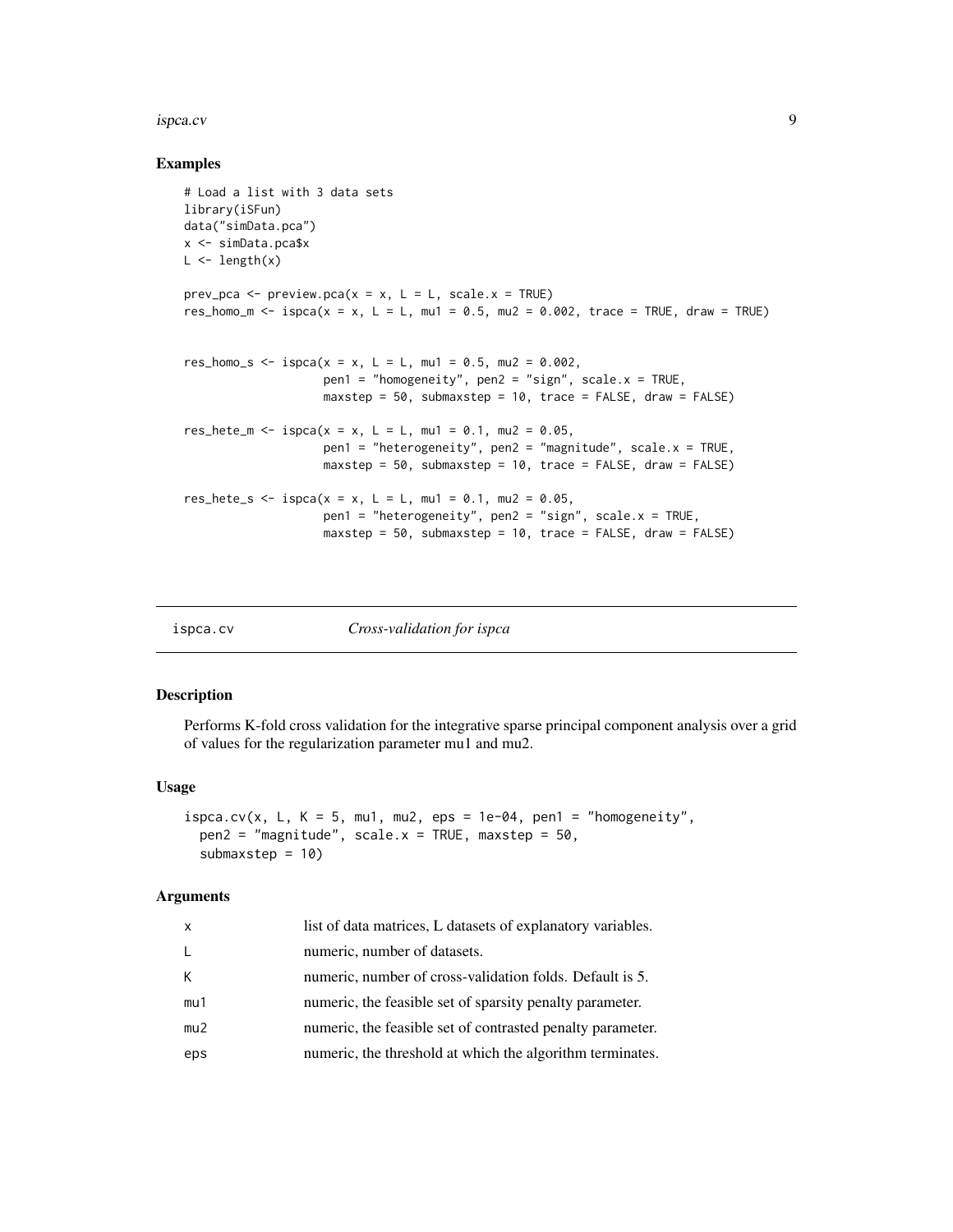<span id="page-9-0"></span>

| pen1       | character, "homogeneity" or "heterogeneity" type of the sparsity structure. If not<br>specified, the default is homogeneity. |
|------------|------------------------------------------------------------------------------------------------------------------------------|
| pen2       | character, "magnitude" or "sign" based contrasted penalty. If not specified, the<br>default is magnitude.                    |
| scale.x    | character, "TRUE" or "FALSE", whether or not to scale the variables x. The<br>default is TRUE.                               |
| maxstep    | numeric, maximum iteration steps. The default value is 50.                                                                   |
| submaxstep | numeric, maximum iteration steps in the sub-iterations. The default value is 10.                                             |

## Value

An 'ispca.cv' object that contains the list of the following items.

- x: list of data matrices, L datasets of explanatory variables with centered columns. If scale.x is TRUE, the columns of L datasets are standardized to have mean 0 and standard deviation 1.
- y: list of data matrices, L datasets of dependent variables with centered columns. If scale.y is TRUE, the columns of L datasets are standardized to have mean 0 and standard deviation 1.
- mu1: the sparsity penalty parameter selected from the feasible set of parameter mu1 provided by users.
- mu2: the contrasted penalty parameter selected from the feasible set of parameter mu2 provided by users.
- fold: The fold assignments for cross-validation for each observation.
- eigenvalue: the estimated first eigenvalue with selected tuning parameters mu1 and mu2.
- eigenvector: the estimated first eigenvector with selected tuning parameters mu1 and mu2.
- component: the estimated first component with selected tuning parameters mu1 and mu2.
- variable: the screening results of variables.
- meanx: list of numeric vectors, column mean of the original datasets x.
- normx: list of numeric vectors, column standard deviation of the original datasets x.

#### References

• Fang K, Fan X, Zhang Q, et al. Integrative sparse principal component analysis[J]. Journal of Multivariate Analysis, 2018, 166: 1-16.

## See Also

See Also as [ispca](#page-6-1).

#### Examples

```
# Load a list with 3 data sets
library(iSFun)
data("simData.pca")
x <- simData.pca$x
L \leftarrow length(x)
```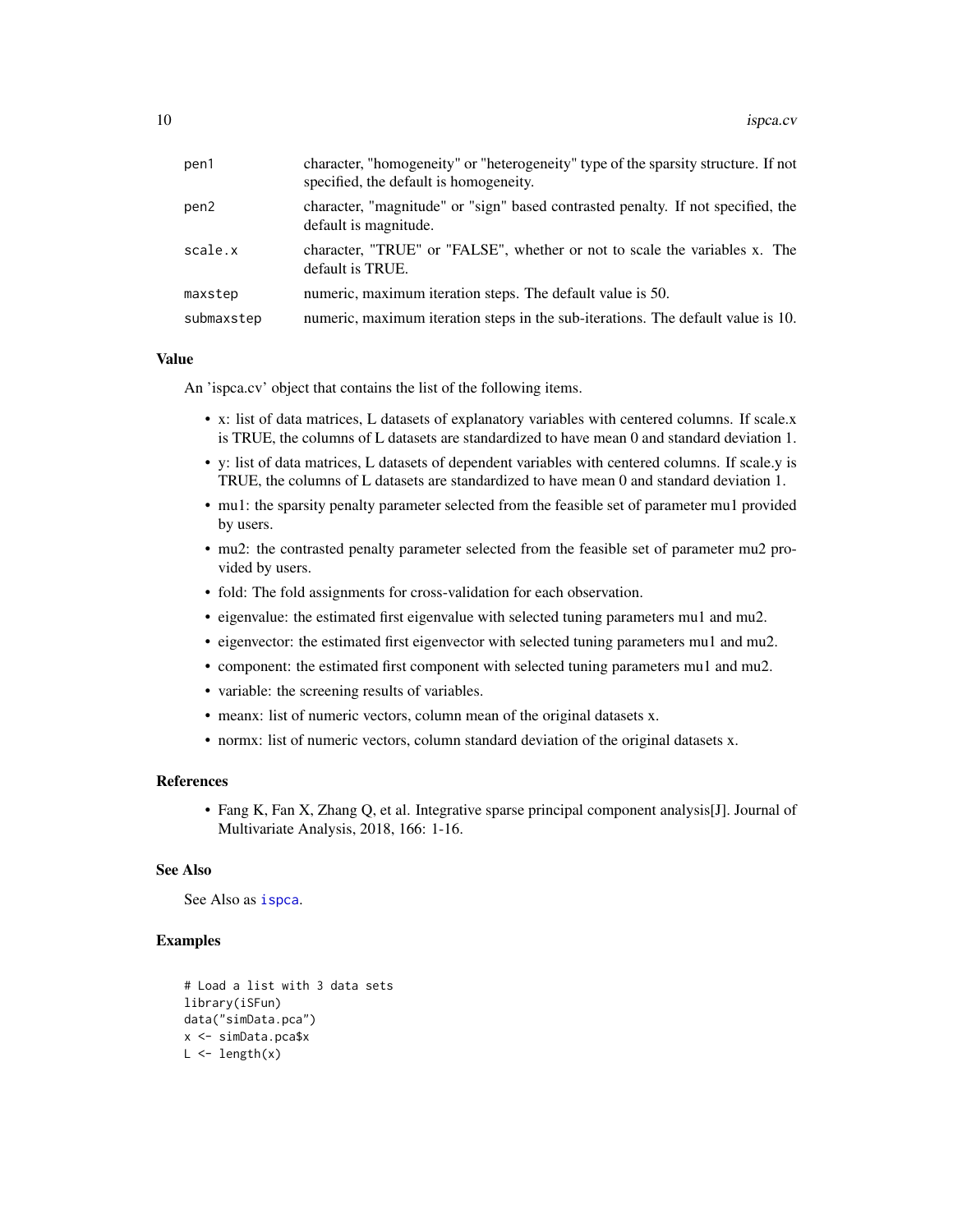#### <span id="page-10-0"></span>ispca.plot 11

```
mu1 < -c(0.3, 0.5)mu2 < -0.002res_homo_m <- ispca.cv(x = x, L = L, K = 5, mu1 = mu1, mu2 = mu2, pen1 = "homogeneity",
                      pen2 = "magnitude", scale.x = TRUE, maxstep = 50, submaxstep = 10)res_homo_s <- ispca.cv(x = x, L = L, K = 5, mu1 = mu1, mu2 = mu2, pen1 = "homogeneity",
                       pen2 = "sign", scale.x = TRUE, maxstep = 50, submaxstep = 10)mu1 \leq -c(0.1, 0.15)mu2 < -0.05res_hete_m <- ispca.cv(x = x, L = L, K = 5, mu1 = mu1, mu2 = mu2, pen1 = "heterogeneity",
                      pen2 = "magnitude", scale.x = TRUE, maxstep = 50, submaxstep = 10)res_hete_s <- ispca.cv(x = x, L = L, K = 5, mu1 = mu1, mu2 = mu2, pen1 = "heterogeneity",
                       pen2 = "sign", scale.x = TRUE, maxstep = 50, submaxstep = 10)
```
ispca.plot *Plot the results of ispca*

#### Description

Plot the convergence path graph or estimated value of the first eigenvector u in the integrative sparse principal component analysis method.

#### Usage

ispca.plot(x, type)

## Arguments

| $\mathbf{x}$ | list of "ispea", which is the result of command "ispea".                                                                                                                 |
|--------------|--------------------------------------------------------------------------------------------------------------------------------------------------------------------------|
| type         | character, "path" or "loading" type, if "path", plot the the convergence path graph<br>of the first eigenvector u in the integrative sparse principal component analysis |
|              | method, if "loading", plot the first eigenvector.                                                                                                                        |

## Details

See details in [ispca](#page-6-1).

#### Value

the convergence path graph or the scatter diagrams of the first eigenvector u.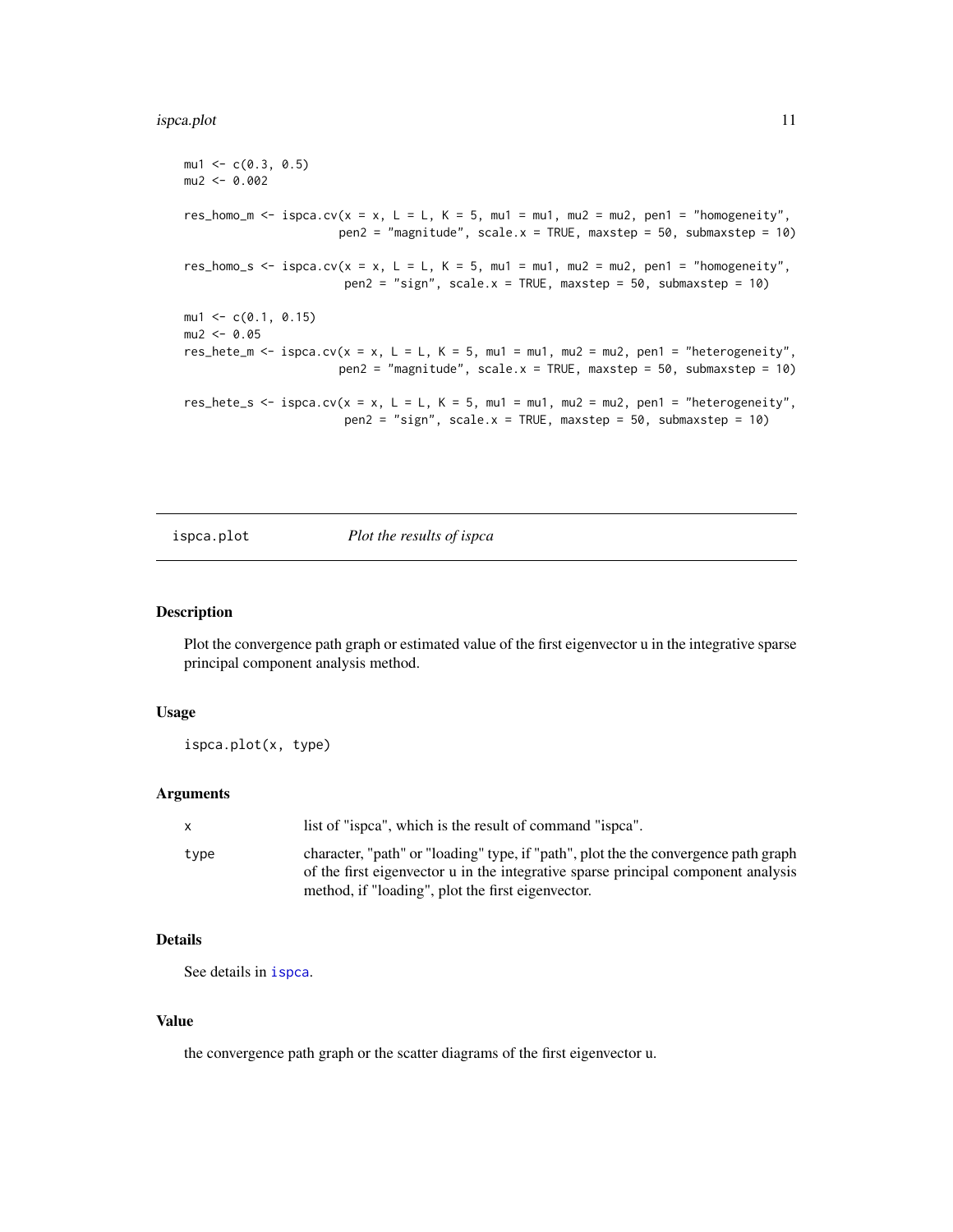## Examples

```
library(iSFun)
data("simData.pca")
x <- simData.pca$x
L \leftarrow length(x)res_homo_m <- ispca(x = x, L = L, mu1 = 0.5, mu2 = 0.002, trace = FALSE, draw = FALSE)
ispca.plot(x = res_homo_m, type = "path")ispca.plot(x = res_homo_m, type = "loading")
```
<span id="page-11-1"></span>

```
ispls Integrative sparse partial least squares
```
## Description

This function provides a penalty-based integrative sparse partial least squares method to handle the multiple datasets with high dimensions generated under similar protocols, which consists of two built-in penalty items for selecting the important variables for users to choose, and two contrasted penalty functions for eliminating the diffierence (magnitude or sign) between estimators within each group.

## Usage

```
ispls(x, y, L, mu1, mu2, eps = 1e-04, kappa = 0.05,pen1 = "homogeneity", pen2 = "magnitude", scale.x = TRUE,
 scale.y = TRUE, maxstep = 50, submaxstep = 10, trace = FALSE,
 draw = FALSE)
```

| $\times$ | list of data matrices, L datasets of explanatory variables.                                                                  |
|----------|------------------------------------------------------------------------------------------------------------------------------|
| У        | list of data matrices, L datasets of dependent variables.                                                                    |
| L        | numeric, number of datasets.                                                                                                 |
| mu1      | numeric, sparsity penalty parameter.                                                                                         |
| mu2      | numeric, contrasted penalty parameter.                                                                                       |
| eps      | numeric, the threshold at which the algorithm terminates.                                                                    |
| kappa    | numeric, $0 <$ kappa $< 0.5$ and the parameter reduces the effect of the concave<br>part of objective function.              |
| pen1     | character, "homogeneity" or "heterogeneity" type of the sparsity structure. If not<br>specified, the default is homogeneity. |
| pen2     | character, "magnitude" or "sign" based contrasted penalty. If not specified, the<br>default is magnitude.                    |
| scale.x  | character, "TRUE" or "FALSE", whether or not to scale the variables x. The<br>default is TRUE.                               |

<span id="page-11-0"></span>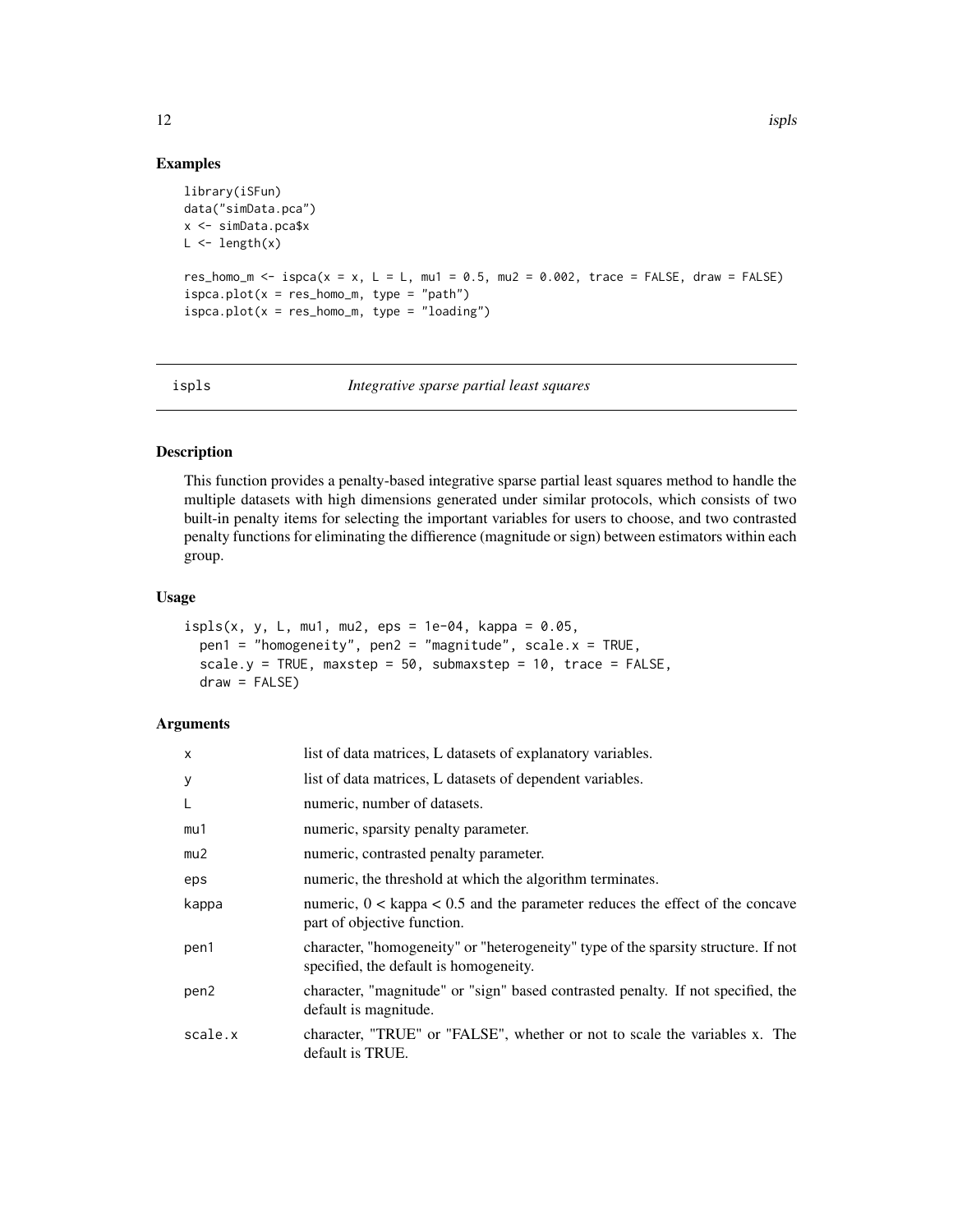<span id="page-12-0"></span>

| scale.v    | character, "TRUE" or "FALSE", whether or not to scale the variables y. The<br>default is TRUE. |
|------------|------------------------------------------------------------------------------------------------|
| maxstep    | numeric, maximum iteration steps. The default value is 50.                                     |
| submaxstep | numeric, maximum iteration steps in the sub-iterations. The default value is 10.               |
| trace      | character, "TRUE" or "FALSE". If TRUE, prints out its screening results of<br>variables.       |
| draw       | character, "TRUE" or "FALSE". If TRUE, plot the convergence path of loadings.                  |

## Value

An 'ispls' object that contains the list of the following items.

- x: list of data matrices, L datasets of explanatory variables with centered columns. If scale.x is TRUE, the columns of L datasets are standardized to have mean 0 and standard deviation 1.
- y: list of data matrices, L datasets of dependent variables with centered columns. If scale.y is TRUE, the columns of L datasets are standardized to have mean 0 and standard deviation 1.
- betahat: the estimated regression coefficients.
- loading: the estimated first direction vector.
- variable: the screening results of variables x.
- meanx: list of numeric vectors, column mean of the original datasets x.
- normx: list of numeric vectors, column standard deviation of the original datasets x.
- meany: list of numeric vectors, column mean of the original datasets y.
- normy: list of numeric vectors, column standard deviation of the original datasets y.

#### References

• Liang W, Ma S, Zhang Q, et al. Integrative sparse partial least squares[J]. Statistics in Medicine, 2021, 40(9): 2239-2256.

#### See Also

See Also as [preview.pls](#page-23-1), [ispls.cv](#page-13-1), [meta.spls](#page-19-1), [spls](#page-27-1).

## **Examples**

```
# Load a list with 3 data sets
library(iSFun)
data("simData.pls")
x <- simData.pls$x
y <- simData.pls$y
L \leftarrow length(x)prev_pls <- preview.pls(x, y, L, scale.x = TRUE, scale.y = TRUE)
res_homo_m <- ispls(x = x, y = y, L = L, mu1 = 0.05, mu2 = 0.25,
                    eps = 5e-2, trace = TRUE, draw = TRUE)
```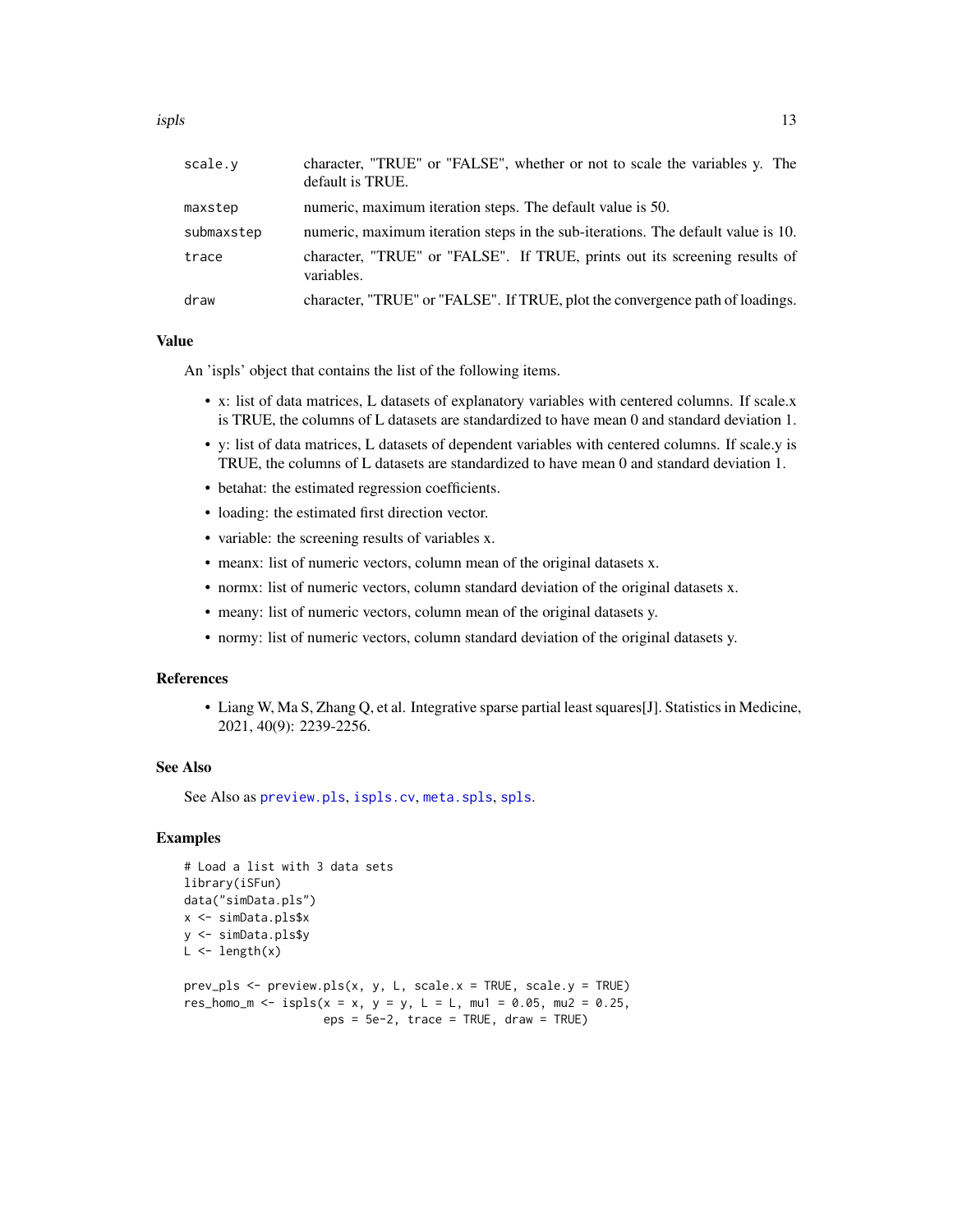```
res_homo_s <- ispls(x = x, y = y, L = L, mu1 = 0.05, mu2 = 0.25,
                   eps = 5e-2, kappa = 0.05, pen1 = "homogeneity",
                   pen2 = "sign", scale.x = TRUE, scale.y = TRUE,
                   maxstep = 50, submaxstep = 10, trace = FALSE, draw = FALSE)
res_hete_m <- ispls(x = x, y = y, L = L, mu1 = 0.05, mu2 = 0.25,
                    eps = 5e-2, kappa = 0.05, pen1 = "heterogeneity",
                    pen2 = "magnitude", scale.x = TRUE, scale.y = TRUE,
                   maxstep = 50, submaxstep = 10, trace = FALSE, draw = FALSE)
res_hete_s <- ispls(x = x, y = y, L = L, mu1 = 0.05, mu2 = 0.25,
                    eps = 5e-2, kappa = 0.05, pen1 = "heterogeneity",
                    pen2 = "sign", scale.x = TRUE, scale.y = TRUE,maxstep = 50, submaxstep = 10, trace = FALSE, draw = FALSE)
```
<span id="page-13-1"></span>ispls.cv *Cross-validation for ispls*

#### Description

Performs K-fold cross validation for the integrative sparse partial least squares over a grid of values for the regularization parameter mu1 and mu2.

## Usage

```
ispls.cv(x, y, L, K, mu1, mu2, eps = 1e-04, kappa = 0.05,
 pen1 = "homogeneity", pen2 = "magnitude", scale.x = TRUE,
  scale.y = TRUE, maxstep = 50, submaxstep = 10)
```

| $\times$         | list of data matrices, L datasets of explanatory variables.                                                                  |
|------------------|------------------------------------------------------------------------------------------------------------------------------|
| У                | list of data matrices, L datasets of dependent variables.                                                                    |
| L                | numeric, number of datasets.                                                                                                 |
| К                | numeric, number of cross-validation folds. Default is 5.                                                                     |
| mu1              | numeric, the feasible set of sparsity penalty parameter.                                                                     |
| mu2              | numeric, the feasible set of contrasted penalty parameter.                                                                   |
| eps              | numeric, the threshold at which the algorithm terminates.                                                                    |
| kappa            | numeric, $0 <$ kappa $< 0.5$ and the parameter reduces the effect of the concave<br>part of objective function.              |
| pen1             | character, "homogeneity" or "heterogeneity" type of the sparsity structure. If not<br>specified, the default is homogeneity. |
| pen <sub>2</sub> | character, "magnitude" or "sign" based contrasted penalty. If not specified, the<br>default is magnitude.                    |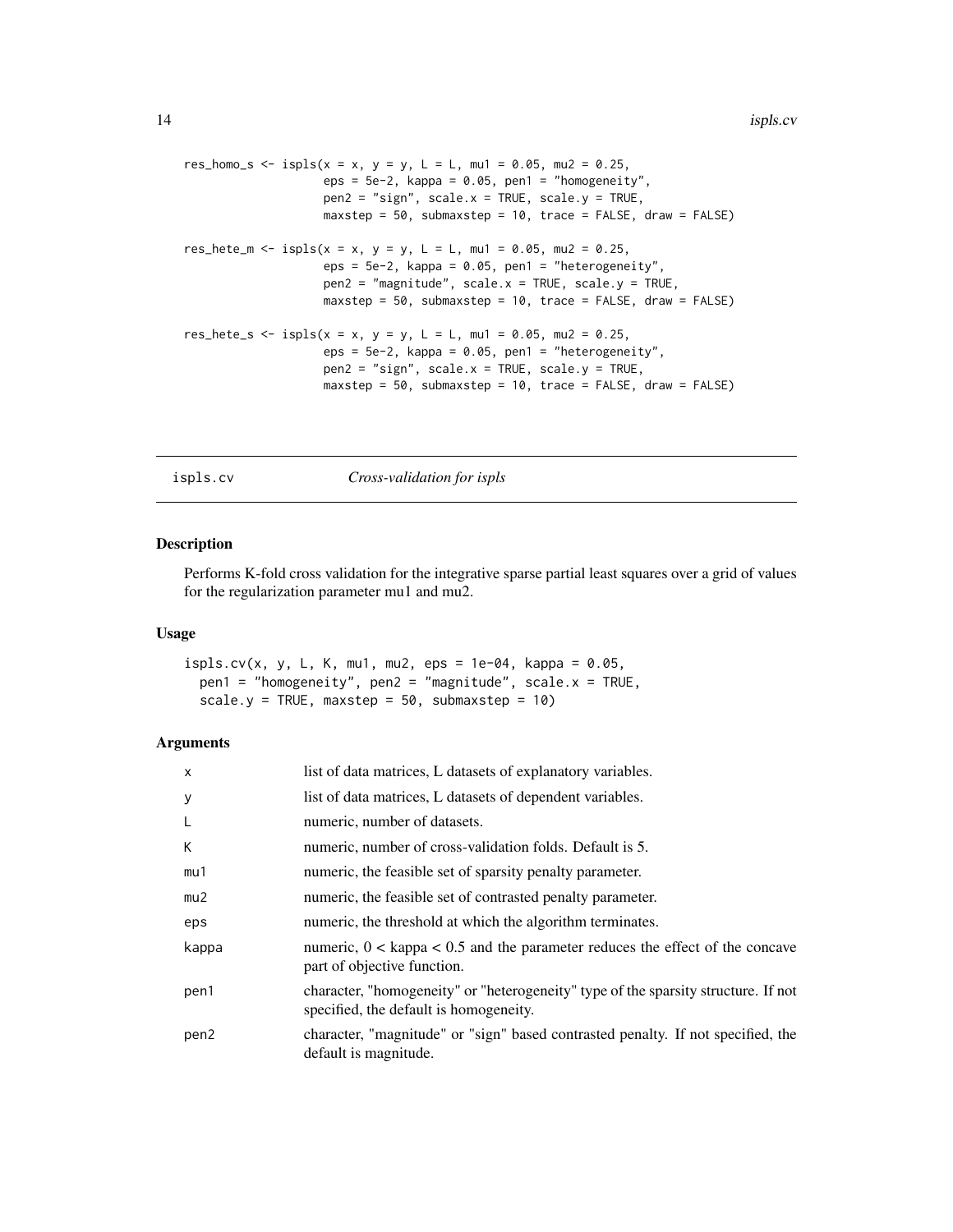#### <span id="page-14-0"></span>ispls.cv 15

| scale.x    | character, "TRUE" or "FALSE", whether or not to scale the variables x. The<br>default is TRUE. |
|------------|------------------------------------------------------------------------------------------------|
| scale.y    | character, "TRUE" or "FALSE", whether or not to scale the variables y. The<br>default is TRUE. |
| maxstep    | numeric, maximum iteration steps. The default value is 50.                                     |
| submaxstep | numeric, maximum iteration steps in the sub-iterations. The default value is 10.               |

#### Value

An 'ispls.cv' object that contains the list of the following items.

- x: list of data matrices, L datasets of explanatory variables with centered columns. If scale.x is TRUE, the columns of L datasets are standardized to have mean 0 and standard deviation 1.
- y: list of data matrices, L datasets of dependent variables with centered columns. If scale.y is TRUE, the columns of L datasets are standardized to have mean 0 and standard deviation 1.
- mu1: the sparsity penalty parameter selected from the feasible set of parameter mu1 provided by users.
- mu2: the contrasted penalty parameter selected from the feasible set of parameter mu2 provided by users.
- fold: The fold assignments for cross-validation for each observation.
- betahat: the estimated regression coefficients with selected tuning parameters mu1 and mu2.
- loading: the estimated first direction vector with selected tuning parameters mu1 and mu2.
- variable: the screening results of variables x.
- meanx: list of numeric vectors, column mean of the original datasets x.
- normx: list of numeric vectors, column standard deviation of the original datasets x.
- meany: list of numeric vectors, column mean of the original datasets y.
- normy: list of numeric vectors, column standard deviation of the original datasets y.

#### References

• Liang W, Ma S, Zhang Q, et al. Integrative sparse partial least squares[J]. Statistics in Medicine, 2021, 40(9): 2239-2256.

#### See Also

See Also as [ispls](#page-11-1).

## Examples

```
# Load a list with 3 data sets
library(iSFun)
data("simData.pls")
x <- simData.pls$x
y <- simData.pls$y
L \leftarrow length(x)
```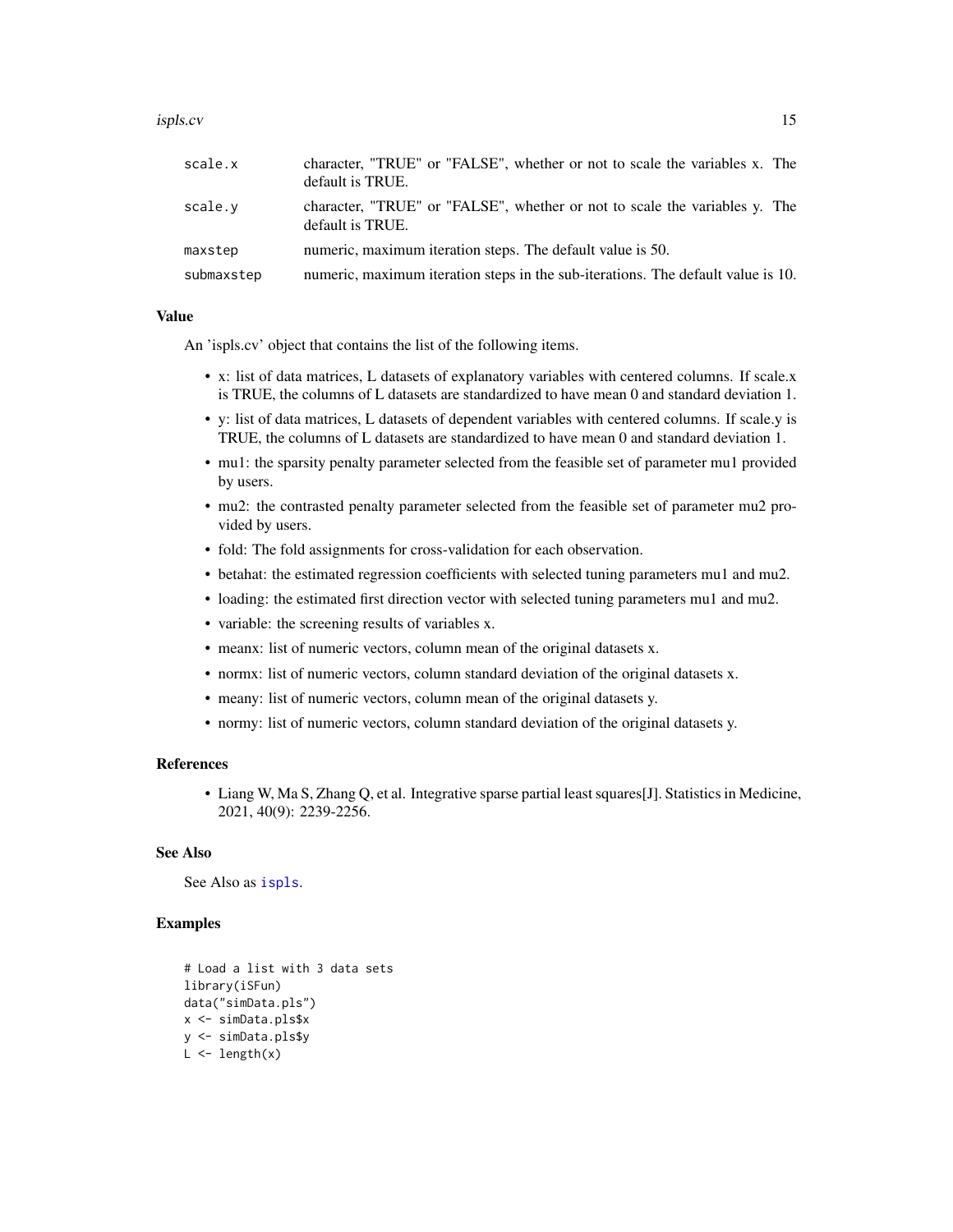```
mu1 < -c(0.04, 0.05)mu2 < -0.25res_homo_m <- ispls.cv(x = x, y = y, L = L, K = 5, mu1 = mu1, mu2 = mu2, eps = 1e-2,
                       kappa = 0.05, pen1 = "homogeneity", pen2 = "magnitude",
                       scale.x = TRUE, scale.y = TRUE, maxstep = 50, submaxstep = 10)
res_homo_s \le ispls.cv(x = x, y = y, L = L, K = 5, mu1 = mu1, mu2 = mu2, eps = 1e-2,
                       kappa = 0.05, pen1 = "homogeneity", pen2 = "sign",
                       scale.x = TRUE, scale.y = TRUE, maxstep = 50, submaxstep = 10)
res_hete_m <- ispls.cv(x = x, y = y, L = L, K = 5, mu1 = mu1, mu2 = mu2, eps = 1e-2,
                       kappa = 0.05, pen1 = "heterogeneity", pen2 = "magnitude",
                       scale.x = TRUE, scale.y = TRUE, maxstep = 50, submaxstep = 10)
res_hete_s \le ispls.cv(x = x, y = y, L = L, K = 5, mu1 = mu1, mu2 = mu2, eps = 1e-2,
                       kappa = 0.05, pen1 = "heterogeneity", pen2 = "sign",
                       scale.x = TRUE, scale.y = TRUE, maxstep = 50, submaxstep = 10)
```
ispls.plot *Plot the results of ispls*

#### Description

Plot the convergence path graph of the first direction vector w in the integrative sparse partial least squares model or show the regression coefficients.

#### Usage

ispls.plot(x, type)

#### Arguments

| X    | list of "ispls", which is the result of command "ispls".                                                                                                                                                                                                     |
|------|--------------------------------------------------------------------------------------------------------------------------------------------------------------------------------------------------------------------------------------------------------------|
| type | character, "path", "loading" or "heatmap" type, if "path", plot the the conver-<br>gence path graph of vector w in the integrative sparse partial least squares model,<br>if "loading", plot the the first direction vectors, if "heatmap", show the heatmap |
|      | of regression coefficients among different datasets.                                                                                                                                                                                                         |

## Details

See details in [ispls](#page-11-1).

#### Value

show the convergence path graph of the first direction vector w or the regression coefficients.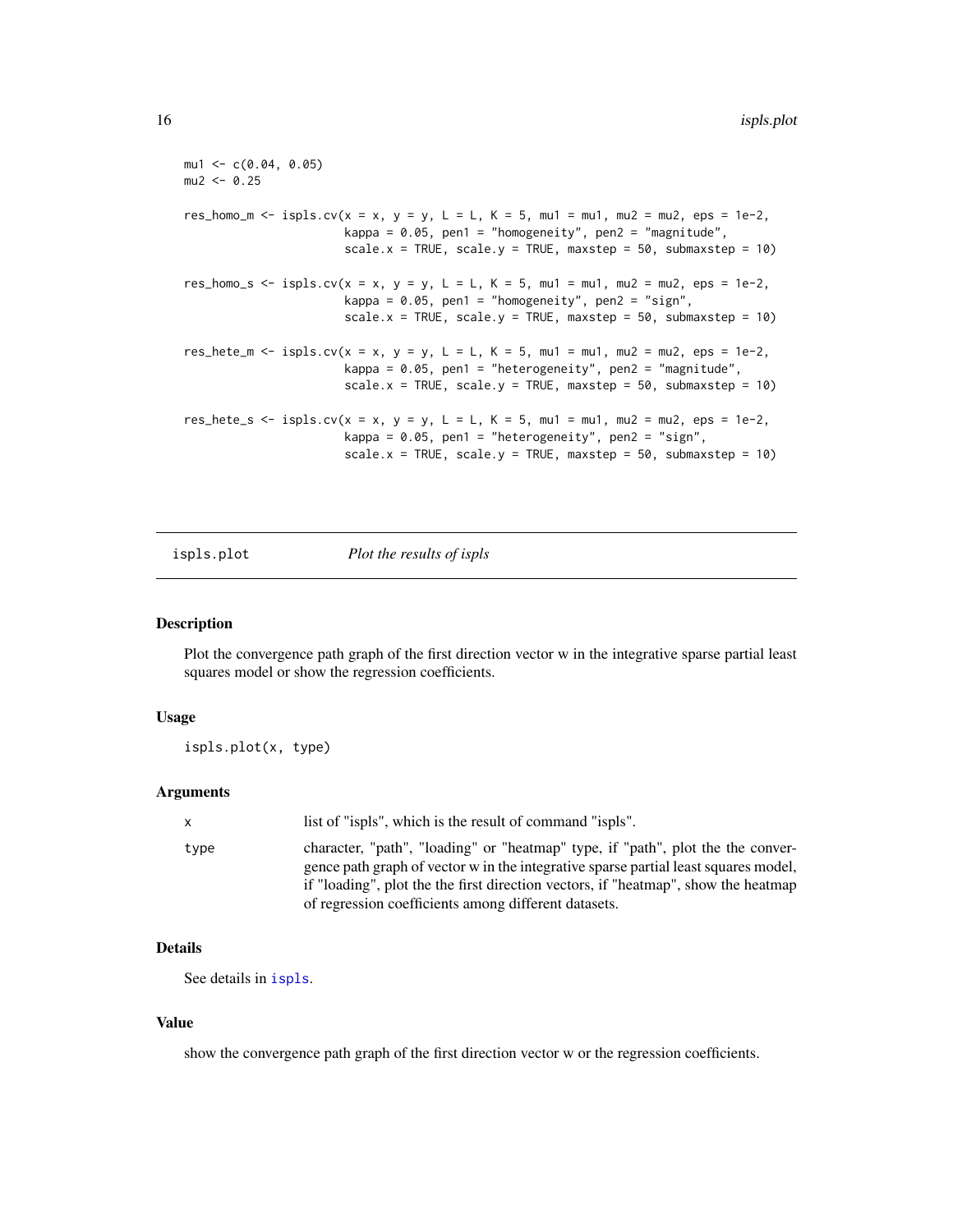#### <span id="page-16-0"></span>meta.scca and the contract of the contract of the contract of the contract of the contract of the contract of the contract of the contract of the contract of the contract of the contract of the contract of the contract of

#### Examples

```
library(iSFun)
data("simData.pls")
x <- simData.pls$x
y <- simData.pls$y
L \leftarrow length(x)res_homo_m <- ispls(x = x, y = y, L = L, mu1 = 0.05, mu2 = 0.25,
                    eps = 5e-2, trace = FALSE, draw = FALSE)
ispls.plot(x = res_{homo_m}, type = "path")
ispls.plot(x = res_homo_m, type = "loading")
ispls.plot(x = res_homo_m, type = "heatmap")
```
<span id="page-16-1"></span>

| meta.scca | Meta-analytic sparse canonical correlation analysis method in inte- |
|-----------|---------------------------------------------------------------------|
|           | grative study                                                       |

## Description

This function provides penalty-based sparse canonical correlation meta-analytic method to handle the multiple datasets with high dimensions generated under similar protocols, which is based on the principle of maximizing the summary statistics S.

## Usage

meta.scca(x, y, L, mu1, mu2, eps = 1e-04, scale. $x = TRUE$ , scale.y = TRUE, maxstep = 50, trace = FALSE)

| $\mathsf{x}$ | list of data matrices, L datasets of explanatory variables.                                    |
|--------------|------------------------------------------------------------------------------------------------|
| y            | list of data matrices, L datasets of dependent variables.                                      |
| L            | numeric, number of datasets.                                                                   |
| mu1          | numeric, sparsity penalty parameter for vector u.                                              |
| mu2          | numeric, sparsity penalty parameter for vector v.                                              |
| eps          | numeric, the threshold at which the algorithm terminates.                                      |
| scale.x      | character, "TRUE" or "FALSE", whether or not to scale the variables x. The<br>default is TRUE. |
| scale.v      | character, "TRUE" or "FALSE", whether or not to scale the variables y. The<br>default is TRUE. |
| maxstep      | numeric, maximum iteration steps. The default value is 50.                                     |
| trace        | character, "TRUE" or "FALSE". If TRUE, prints out its screening results of<br>variables.       |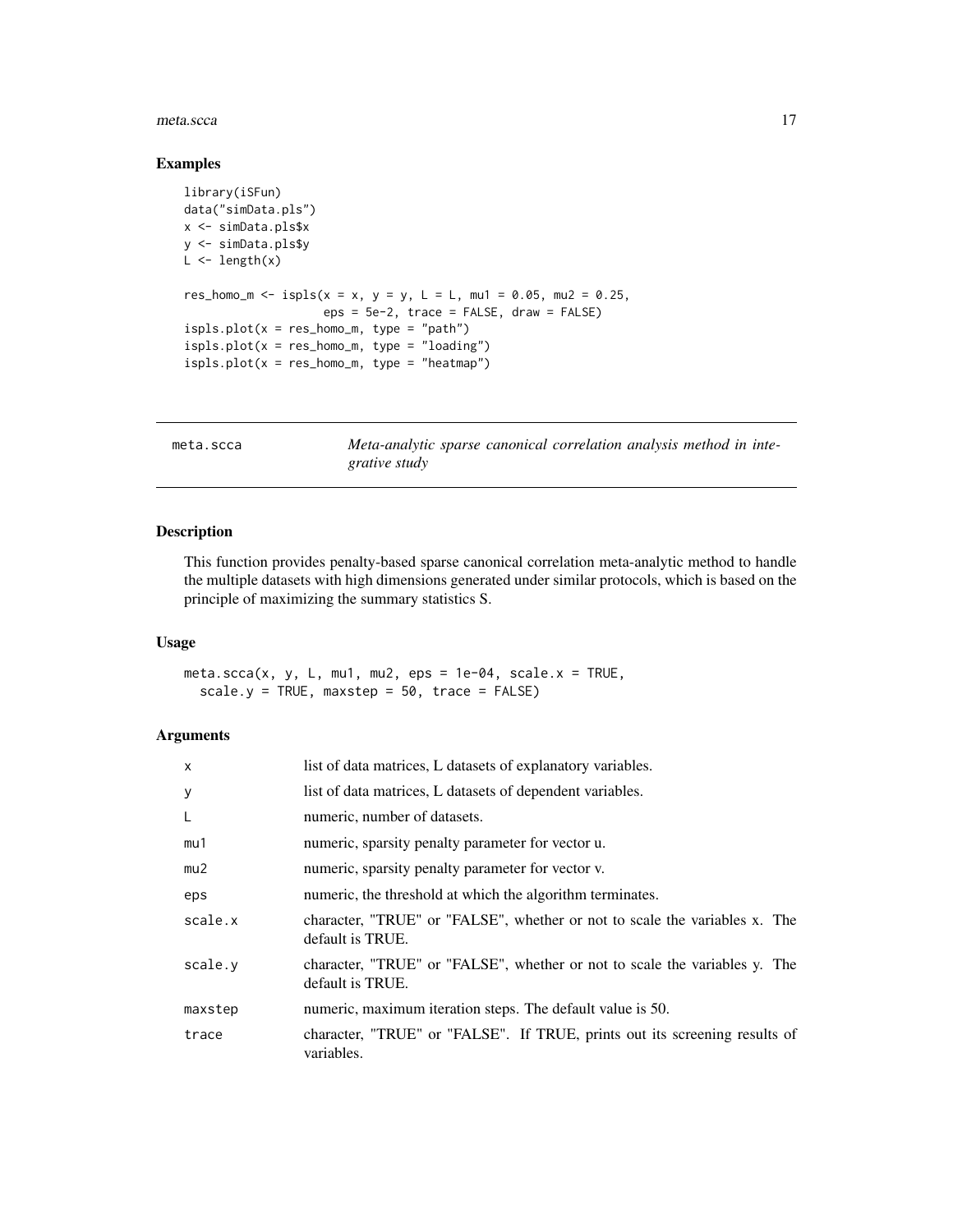<span id="page-17-0"></span>A 'meta.scca' object that contains the list of the following items.

- x: list of data matrices, L datasets of explanatory variables with centered columns. If scale.x is TRUE, the columns of L datasets are standardized to have mean 0 and standard deviation 1.
- y: list of data matrices, L datasets of dependent variables with centered columns. If scale.y is TRUE, the columns of L datasets are standardized to have mean 0 and standard deviation 1.
- loading.x: the estimated canonical vector of variables x.
- loading.y: the estimated canonical vector of variables y.
- variable.x: the screening results of variables x.
- variable.y: the screening results of variables y.
- meanx: list of numeric vectors, column mean of the original datasets x.
- normx: list of numeric vectors, column standard deviation of the original datasets x.
- meany: list of numeric vectors, column mean of the original datasets y.
- normy: list of numeric vectors, column standard deviation of the original datasets y.

#### References

• Cichonska A, Rousu J, Marttinen P, et al. metaCCA: summary statistics-based multivariate meta-analysis of genome-wide association studies using canonical correlation analysis[J]. Bioinformatics, 2016, 32(13): 1981-1989.

#### See Also

See Also as [iscca](#page-1-1), [scca](#page-24-1).

#### Examples

```
# Load a list with 3 data sets
library(iSFun)
data("simData.cca")
x <- simData.cca$x
y <- simData.cca$y
L \leftarrow length(x)mu1 < -0.08mu2 < -0.08res \le meta.scca(x = x, y = y, L = L, mu1 = mu1, mu2 = mu2, trace = TRUE)
```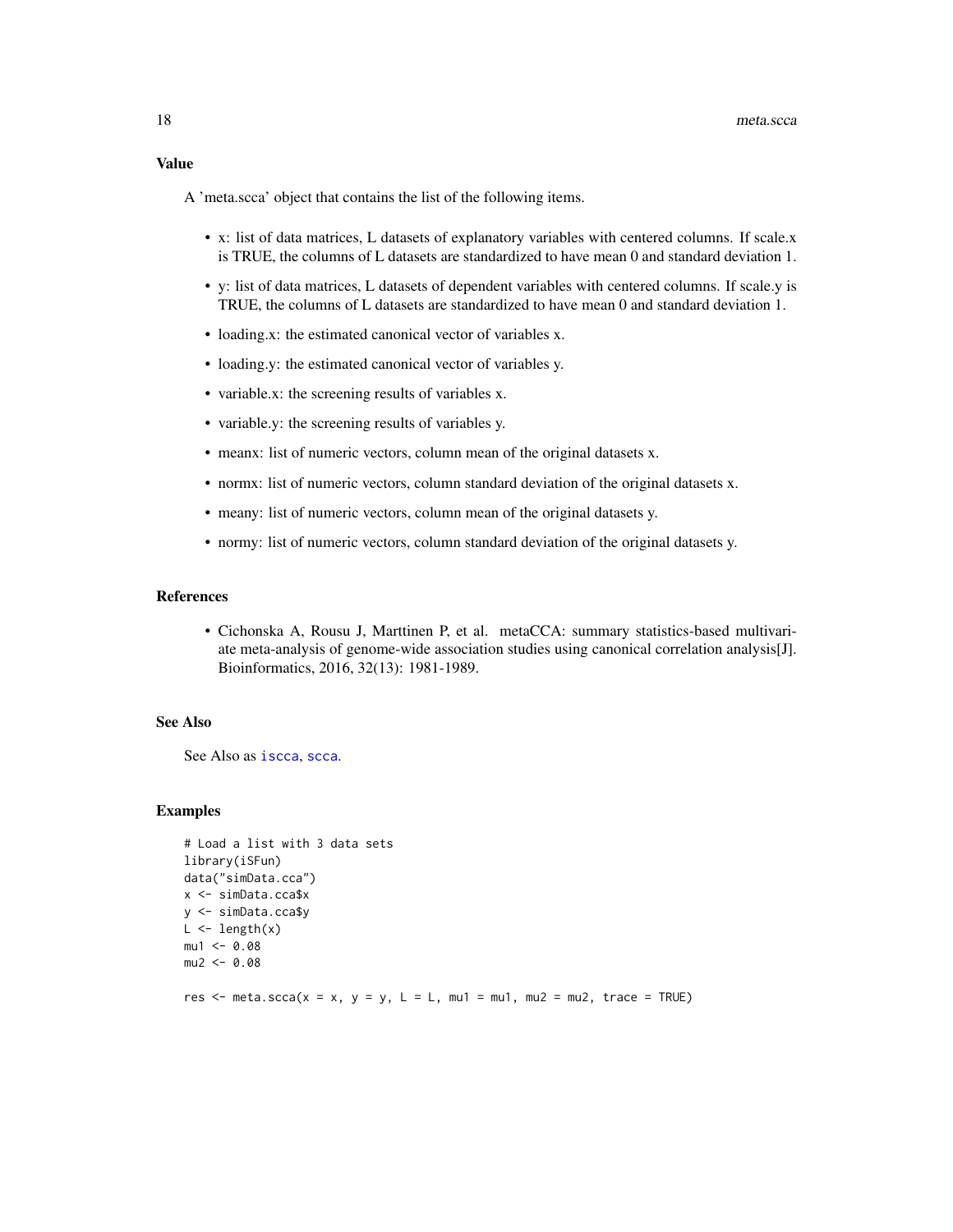<span id="page-18-1"></span><span id="page-18-0"></span>meta.spca *Meta-analytic sparse principal component analysis method in integrative study*

## Description

This function provides penalty-based sparse principal component meta-analytic method to handle the multiple datasets with high dimensions generated under similar protocols, which is based on the principle of maximizing the summary statistics S.

#### Usage

```
meta.spca(x, L, mu1, eps = 1e-04, scale.x = TRUE, maxstep = 50,
  trace = FALSE)
```
#### **Arguments**

| list of data matrices, L datasets of explanatory variables.                                    |
|------------------------------------------------------------------------------------------------|
| numeric, number of datasets.                                                                   |
| numeric, sparsity penalty parameter.                                                           |
| numeric, the threshold at which the algorithm terminates.                                      |
| character, "TRUE" or "FALSE", whether or not to scale the variables x. The<br>default is TRUE. |
| numeric, maximum iteration steps. The default value is 50.                                     |
| character, "TRUE" or "FALSE". If TRUE, prints out its screening results of<br>variables.       |
|                                                                                                |

## Value

A 'meta.spca' object that contains the list of the following items.

- x: list of data matrices, L datasets of explanatory variables with centered columns. If scale.x is TRUE, the columns of L datasets are standardized to have mean 0 and standard deviation 1.
- eigenvalue: the estimated first eigenvalue.
- eigenvector: the estimated first eigenvector.
- component: the estimated first component.
- variable: the screening results of variables.
- meanx: list of numeric vectors, column mean of the original datasets x.
- normx: list of numeric vectors, column standard deviation of the original datasets x.

#### References

• Kim S H, Kang D, Huo Z, et al. Meta-analytic principal component analysis in integrative omics application[J]. Bioinformatics, 2018, 34(8): 1321-1328.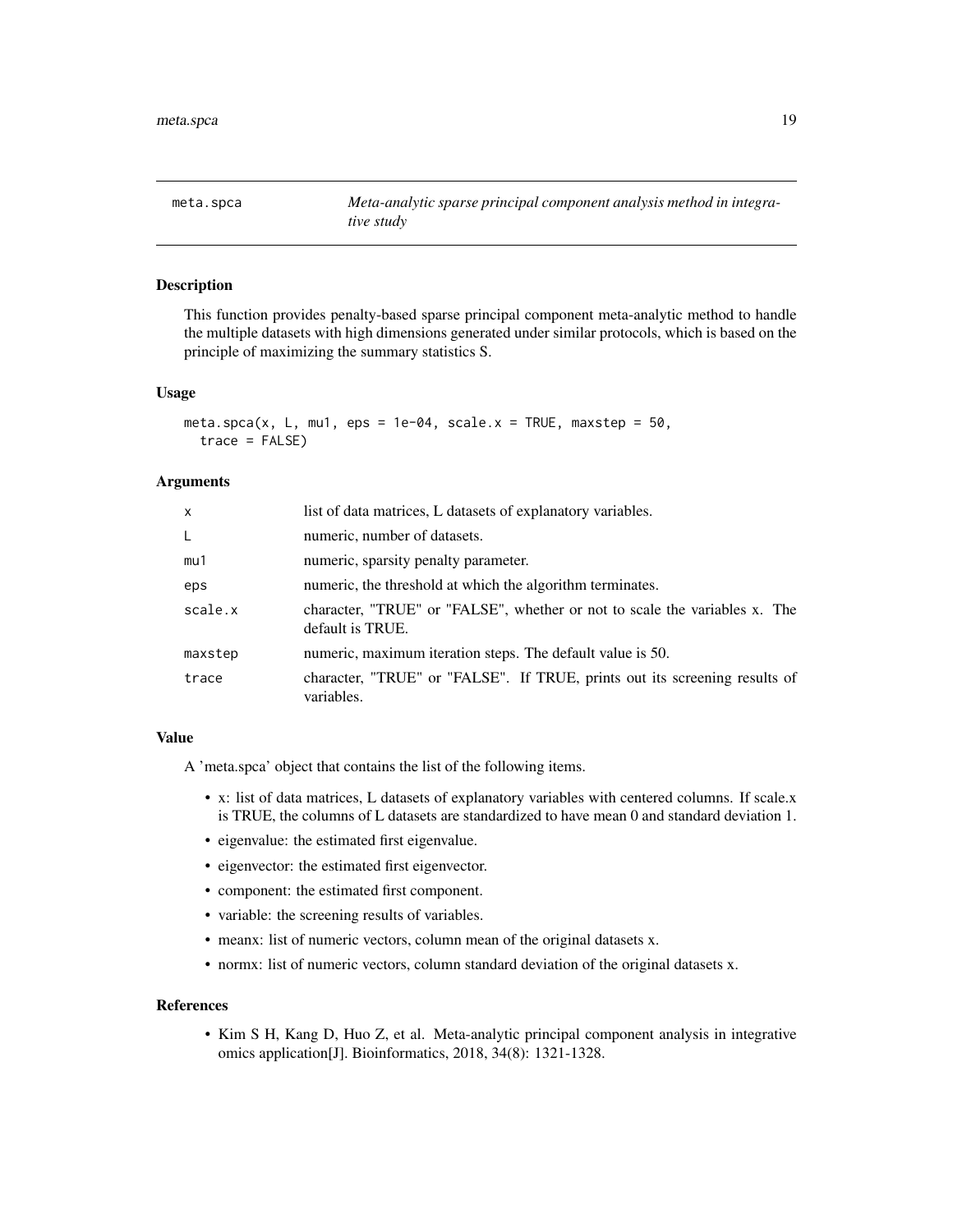## See Also

See Also as [ispca](#page-6-1), [spca](#page-26-1).

## Examples

```
library(iSFun)
data("simData.pca")
x <- simData.pca$x
L \leftarrow length(x)res \le meta.spca(x = x, L = L, mu1 = 0.5, trace = TRUE)
```
<span id="page-19-1"></span>meta.spls *Meta-analytic sparse partial least squares method in integrative study*

## Description

This function provides penalty-based sparse canonical correlation meta-analytic method to handle the multiple datasets with high dimensions generated under similar protocols, which is based on the principle of maximizing the summary statistics.

#### Usage

meta.spls(x, y, L, mu1, eps = 1e-04, kappa = 0.05, scale. $x = TRUE$ ,  $scale.y = TRUE, maxstep = 50, trace = FALSE)$ 

| $\mathsf{x}$ | list of data matrices, L datasets of explanatory variables.                                                     |
|--------------|-----------------------------------------------------------------------------------------------------------------|
| У            | list of data matrices, L datasets of dependent variables.                                                       |
| L            | numeric, number of datasets.                                                                                    |
| mu1          | numeric, sparsity penalty parameter.                                                                            |
| eps          | numeric, the threshold at which the algorithm terminates.                                                       |
| kappa        | numeric, $0 <$ kappa $< 0.5$ and the parameter reduces the effect of the concave<br>part of objective function. |
| scale.x      | character, "TRUE" or "FALSE", whether or not to scale the variables x. The<br>default is TRUE.                  |
| scale.v      | character, "TRUE" or "FALSE", whether or not to scale the variables y. The<br>default is TRUE.                  |
| maxstep      | numeric, maximum iteration steps. The default value is 50.                                                      |
| trace        | character, "TRUE" or "FALSE". If TRUE, prints out its screening results of<br>variables.                        |

<span id="page-19-0"></span>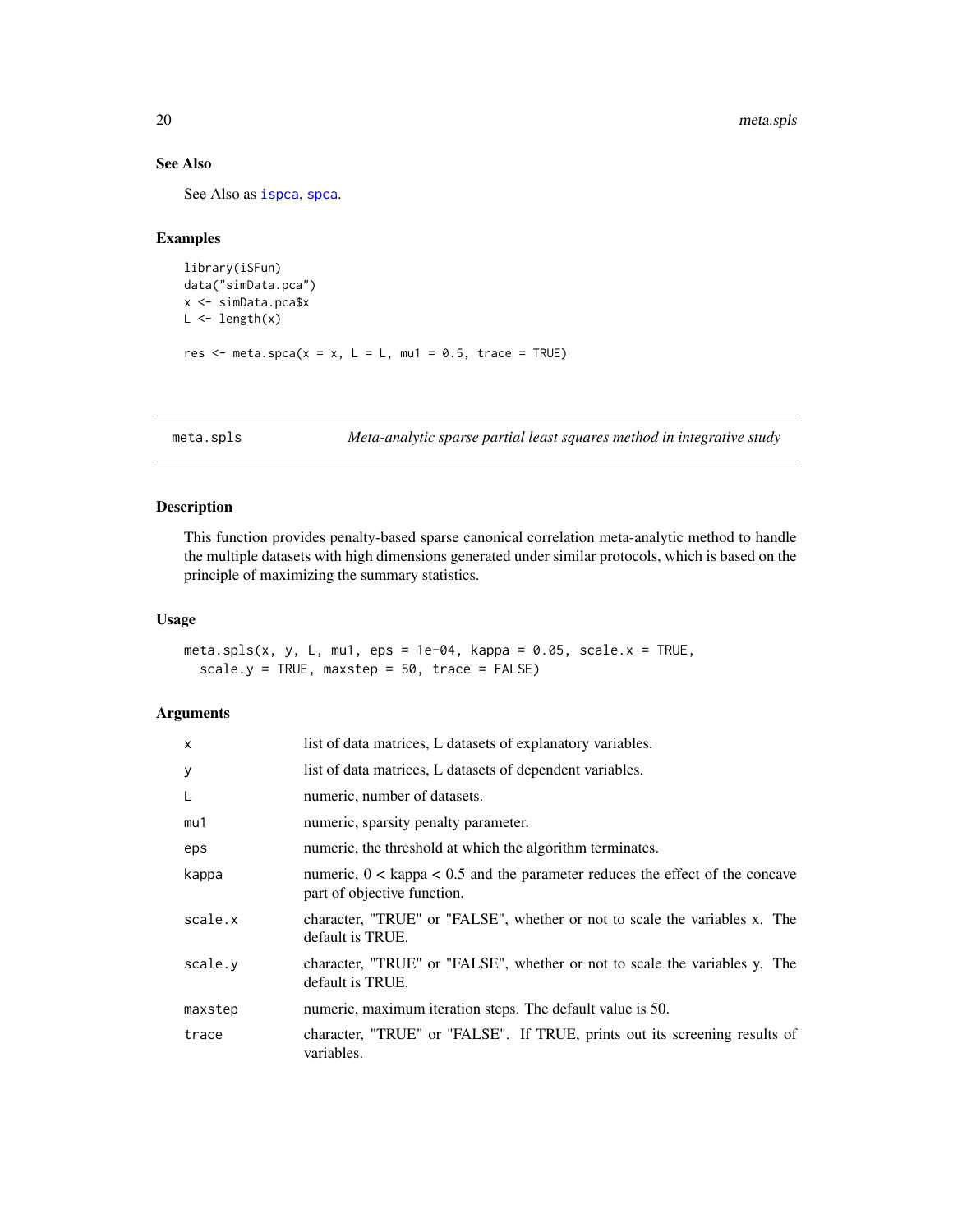#### <span id="page-20-0"></span>preview.cca 21

## Value

A 'meta.spls' object that contains the list of the following items.

- x: list of data matrices, L datasets of explanatory variables with centered columns. If scale.x is TRUE, the columns of L datasets are standardized to have mean 0 and standard deviation 1.
- y: list of data matrices, L datasets of dependent variables with centered columns. If scale.y is TRUE, the columns of L datasets are standardized to have mean 0 and standard deviation 1.
- betahat: the estimated regression coefficients.
- loading: the estimated first direction vector.
- variable: the screening results of variables x.
- meanx: list of numeric vectors, column mean of the original datasets x.
- normx: list of numeric vectors, column standard deviation of the original datasets x.
- meany: list of numeric vectors, column mean of the original datasets y.
- normy: list of numeric vectors, column standard deviation of the original datasets y.

## See Also

See Also as [ispls](#page-11-1), [spls](#page-27-1).

## **Examples**

```
library(iSFun)
data("simData.pls")
x <- simData.pls$x
y <- simData.pls$y
L \leftarrow length(x)
res \le meta.spls(x = x, y = y, L = L, mu1 = 0.03, trace = TRUE)
```
<span id="page-20-1"></span>preview.cca *Statistical description before using function iscca*

## Description

The function describes the basic statistical information of the data, including sample mean, sample variance of X and Y, and the first pair of canonical vectors.

#### Usage

```
preview.cca(x, y, L, scale.x = TRUE, scale.y = TRUE)
```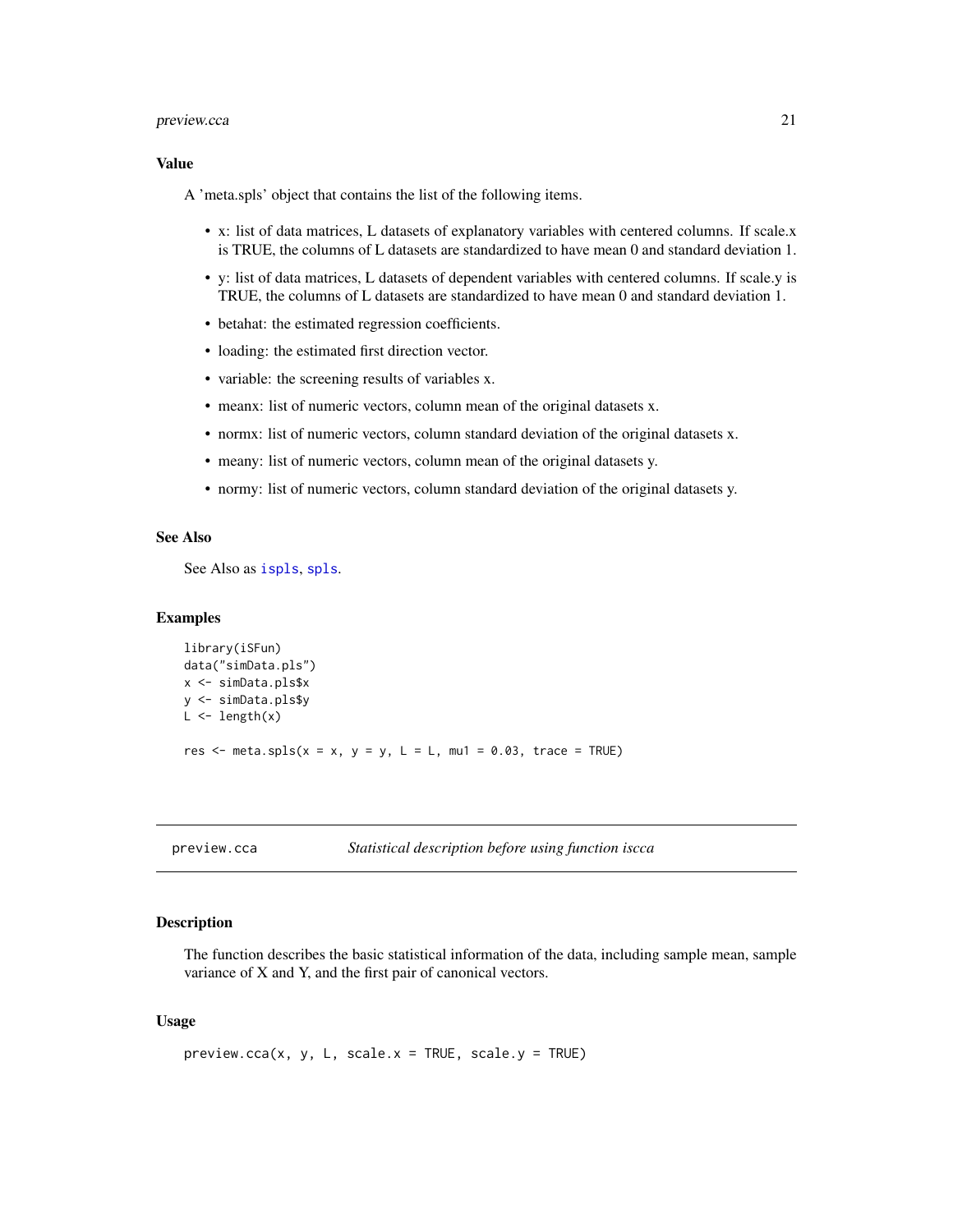#### <span id="page-21-0"></span>**Arguments**

| $\mathsf{x}$ | list of data matrices, L datasets of explanatory variables.                                    |
|--------------|------------------------------------------------------------------------------------------------|
| У            | list of data matrices, L datasets of dependent variables.                                      |
| L.           | numeric, number of datasets.                                                                   |
| scale.x      | character, "TRUE" or "FALSE", whether or not to scale the variables x. The<br>default is TRUE. |
| scale.y      | character, "TRUE" or "FALSE", whether or not to scale the variables y. The<br>default is TRUE. |

#### Value

An 'preview.cca' object that contains the list of the following items.

- x: list of data matrices, L datasets of explanatory variables with centered columns. If scale.x is TRUE, the columns of L datasets are standardized to have mean 0 and standard deviation 1.
- y: list of data matrices, L datasets of dependent variables with centered columns. If scale.y is TRUE, the columns of L datasets are standardized to have mean 0 and standard deviation 1.
- loading.x: the estimated canonical vector of variables x.
- loading.y: the estimated canonical vector of variables y.
- meanx: list of numeric vectors, column mean of the original datasets x.
- normx: list of numeric vectors, column standard deviation of the original datasets x.
- meany: list of numeric vectors, column mean of the original datasets y.
- normy: list of numeric vectors, column standard deviation of the original datasets y.

#### See Also

See Also as [iscca](#page-1-1).

## Examples

```
# Load a list with 3 data sets
library(iSFun)
data("simData.cca")
x <- simData.cca$x
y <- simData.cca$y
L \leftarrow length(x)
```
prev\_cca <- preview.cca( $x = x$ ,  $y = y$ ,  $L = L$ , scale. $x = TRUE$ , scale. $y = TRUE$ )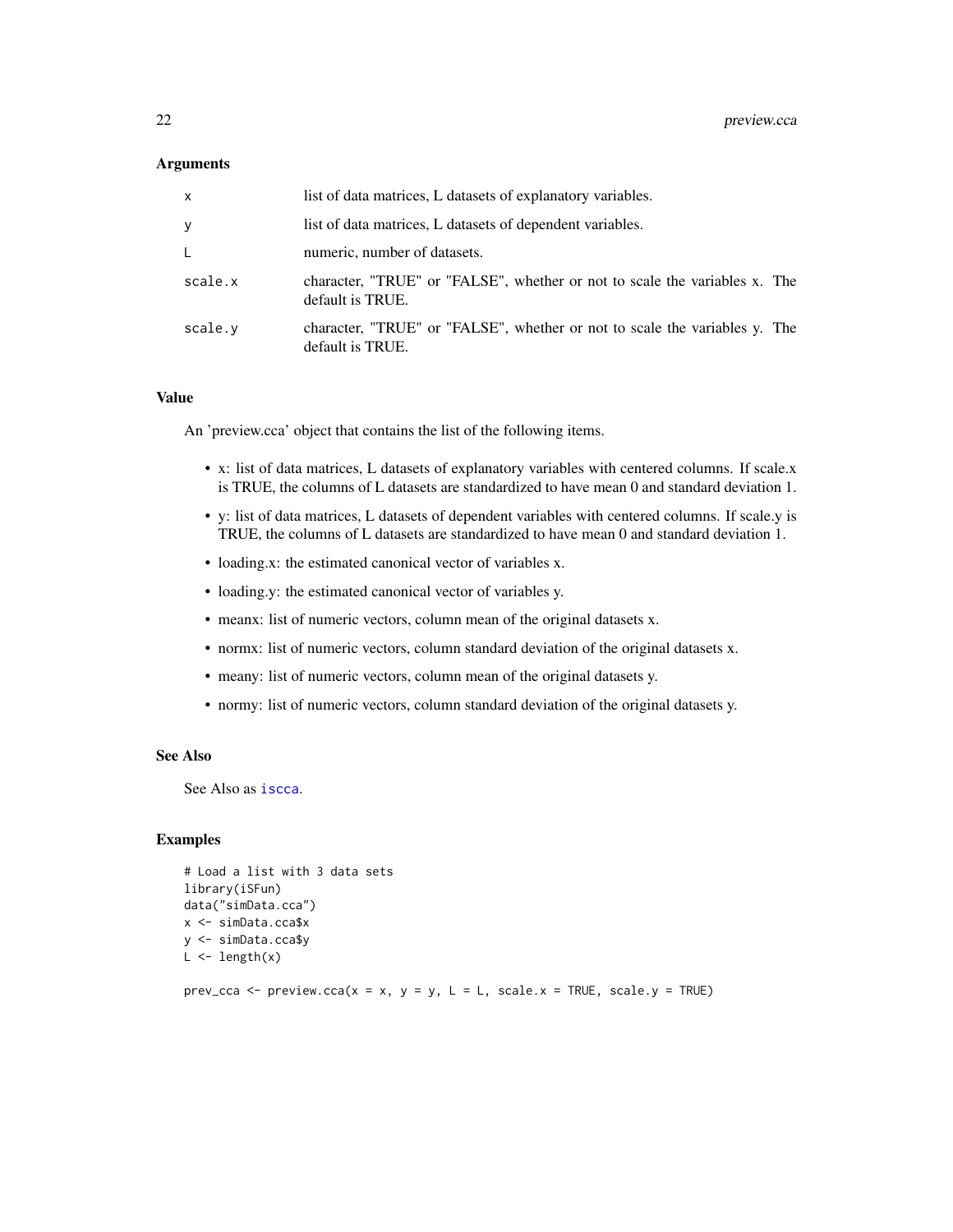<span id="page-22-1"></span><span id="page-22-0"></span>

## Description

The function describes the basic statistical information of the data, including sample mean, sample co-variance of X and Y, the first eigenvector, eigenvalue and principal component, etc.

## Usage

 $preview.pca(x, L, scale.x = TRUE)$ 

## Arguments

| $\mathsf{x}$ | list of data matrices, L datasets of explanatory variables.                                    |
|--------------|------------------------------------------------------------------------------------------------|
| L.           | numeric, number of data sets.                                                                  |
| scale.x      | character, "TRUE" or "FALSE", whether or not to scale the variables x. The<br>default is TRUE. |

## Value

An 'preview.pca' object that contains the list of the following items.

- x: list of data matrices, L datasets of explanatory variables with centered columns. If scale.x is TRUE, the columns of L datasets are standardized to have mean 0 and standard deviation 1.
- eigenvalue: the estimated first eigenvalue.
- eigenvector: the estimated first eigenvector.
- component: the estimated first component.
- meanx: list of numeric vectors, column mean of the original datasets x.
- normx: list of numeric vectors, column standard deviation of the original datasets x.

#### See Also

See Also as [ispca](#page-6-1).

#### Examples

```
# Load a list with 3 data sets
library(iSFun)
data("simData.pca")
x <- simData.pca$x
L \leftarrow length(x)
```
prev.pca <- preview.pca( $x = x$ ,  $L = L$ , scale. $x = TRUE$ )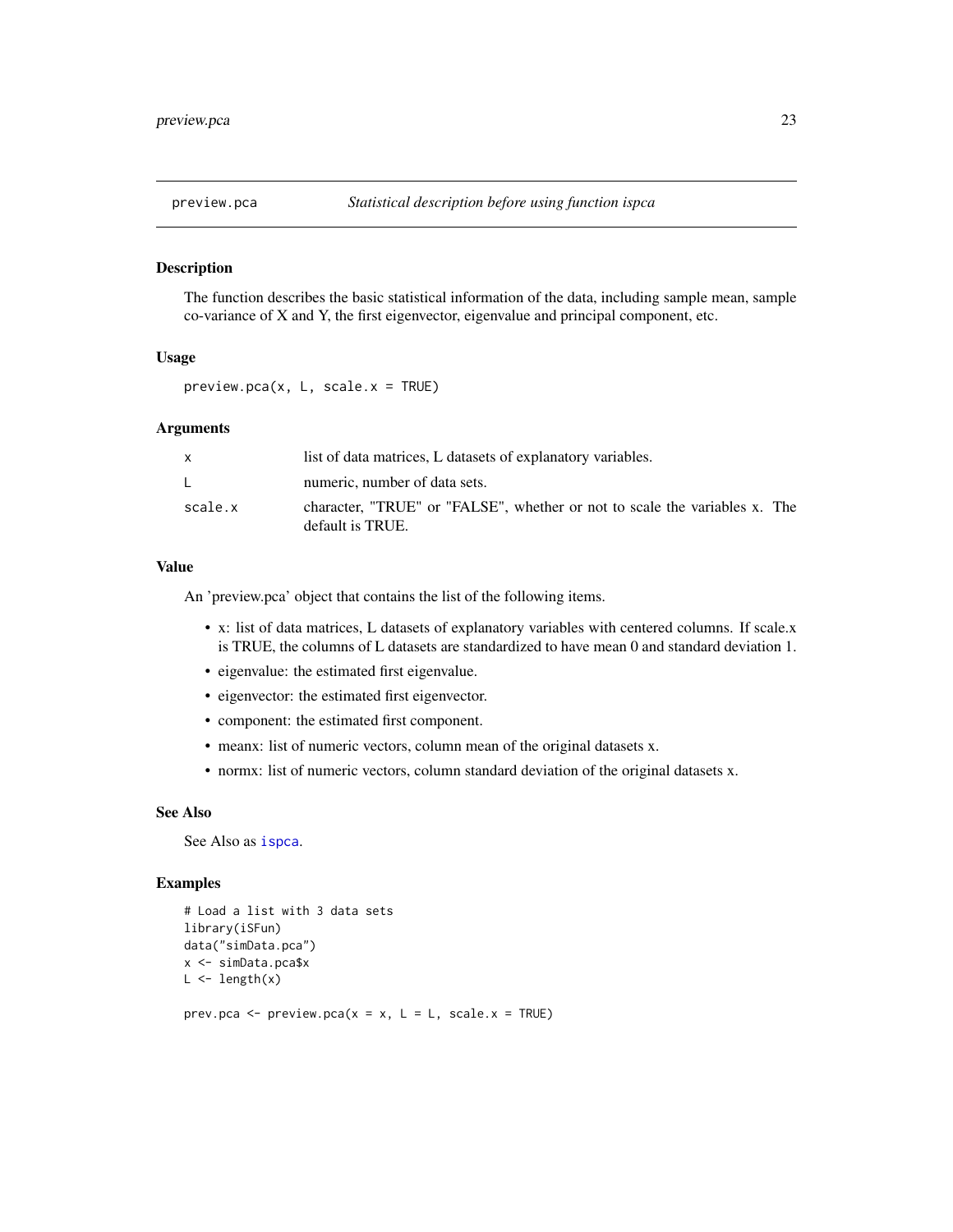<span id="page-23-1"></span><span id="page-23-0"></span>

## Description

The function describes the basic statistical information of the data, including sample mean, sample variance of X and Y, the first direction of partial least squares method, etc.

#### Usage

 $preview. pls(x, y, L, scale.x = TRUE, scale.y = TRUE)$ 

#### Arguments

| $\mathsf{x}$ | list of data matrices, L datasets of explanatory variables.                                    |
|--------------|------------------------------------------------------------------------------------------------|
| У            | list of data matrices, L datasets of dependent variables.                                      |
| L.           | numeric, number of datasets.                                                                   |
| scale.x      | character, "TRUE" or "FALSE", whether or not to scale the variables x. The<br>default is TRUE. |
| scale.v      | character, "TRUE" or "FALSE", whether or not to scale the variables y. The<br>default is TRUE. |

## Value

A 'preview.pls' object that contains the list of the following items.

- x: list of data matrices, L datasets of explanatory variables with centered columns. If scale.x is TRUE, the columns of L datasets are standardized to have mean 0 and standard deviation 1.
- y: list of data matrices, L datasets of dependent variables with centered columns. If scale.y is TRUE, the columns of L datasets are standardized to have mean 0 and standard deviation 1.
- loading: the estimated first direction vector.
- meanx: list of numeric vectors, column mean of the original datasets x.
- normx: list of numeric vectors, column standard deviation of the original datasets x.
- meany: list of numeric vectors, column mean of the original datasets y.
- normy: list of numeric vectors, column standard deviation of the original datasets y.

## See Also

See Also as [ispls](#page-11-1).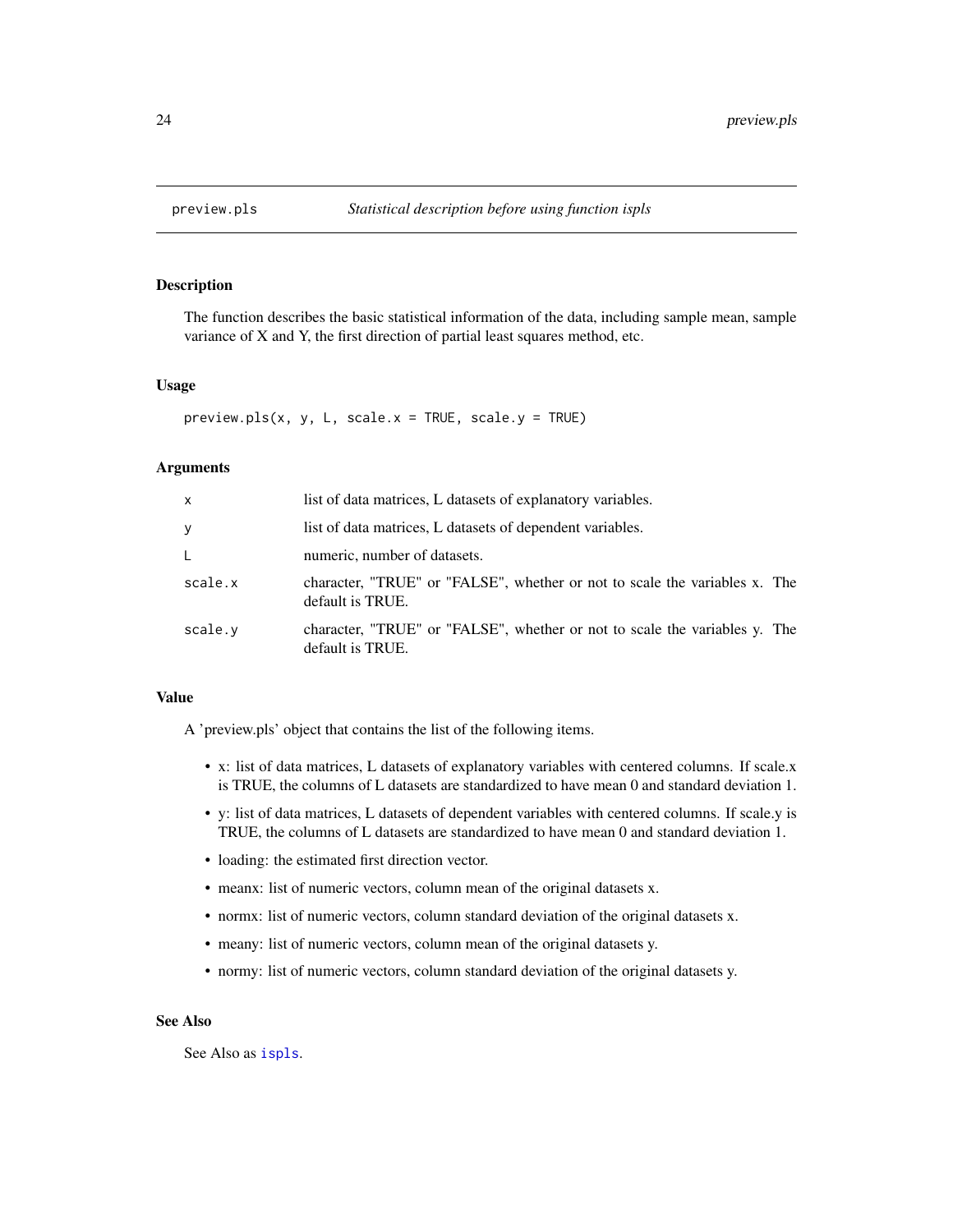<span id="page-24-0"></span> $\mathbf{s}cca$  25

## Examples

```
library(iSFun)
data("simData.pls")
x <- simData.pls$x
y <- simData.pls$y
L \leftarrow length(x)prev_pls <- preview.pls(x = x, y = y, L = L, scale.x = TRUE, scale.y = TRUE)
```

```
scca Sparse canonical correlation analysis
```
## Description

This function provides penalty-based sparse canonical correlation analysis to get the first pair of canonical vectors.

## Usage

```
scca(x, y, mu1, mu2,eps = 1e-04, scale.x = TRUE, scale.y = TRUE,maxstep = 50, trace = FALSE)
```
## Arguments

| $\mathsf{x}$ | data matrix of explanatory variables                                                           |
|--------------|------------------------------------------------------------------------------------------------|
| y            | data matrix of dependent variables.                                                            |
| mu1          | numeric, sparsity penalty parameter for vector u.                                              |
| mu2          | numeric, sparsity penalty parameter for vector v.                                              |
| eps          | numeric, the threshold at which the algorithm terminates.                                      |
| scale.x      | character, "TRUE" or "FALSE", whether or not to scale the variables x. The<br>default is TRUE. |
| scale.v      | character, "TRUE" or "FALSE", whether or not to scale the variables y. The<br>default is TRUE. |
| maxstep      | numeric, maximum iteration steps. The default value is 50.                                     |
| trace        | character, "TRUE" or "FALSE". If TRUE, prints out its screening results of<br>variables.       |

## Value

An 'scca' object that contains the list of the following items.

- x: data matrix of explanatory variables with centered columns. If scale.x is TRUE, the columns of data matrix are standardized to have mean 0 and standard deviation 1.
- y: data matrix of dependent variables with centered columns. If scale.y is TRUE, the columns of data matrix are standardized to have mean 0 and standard deviation 1.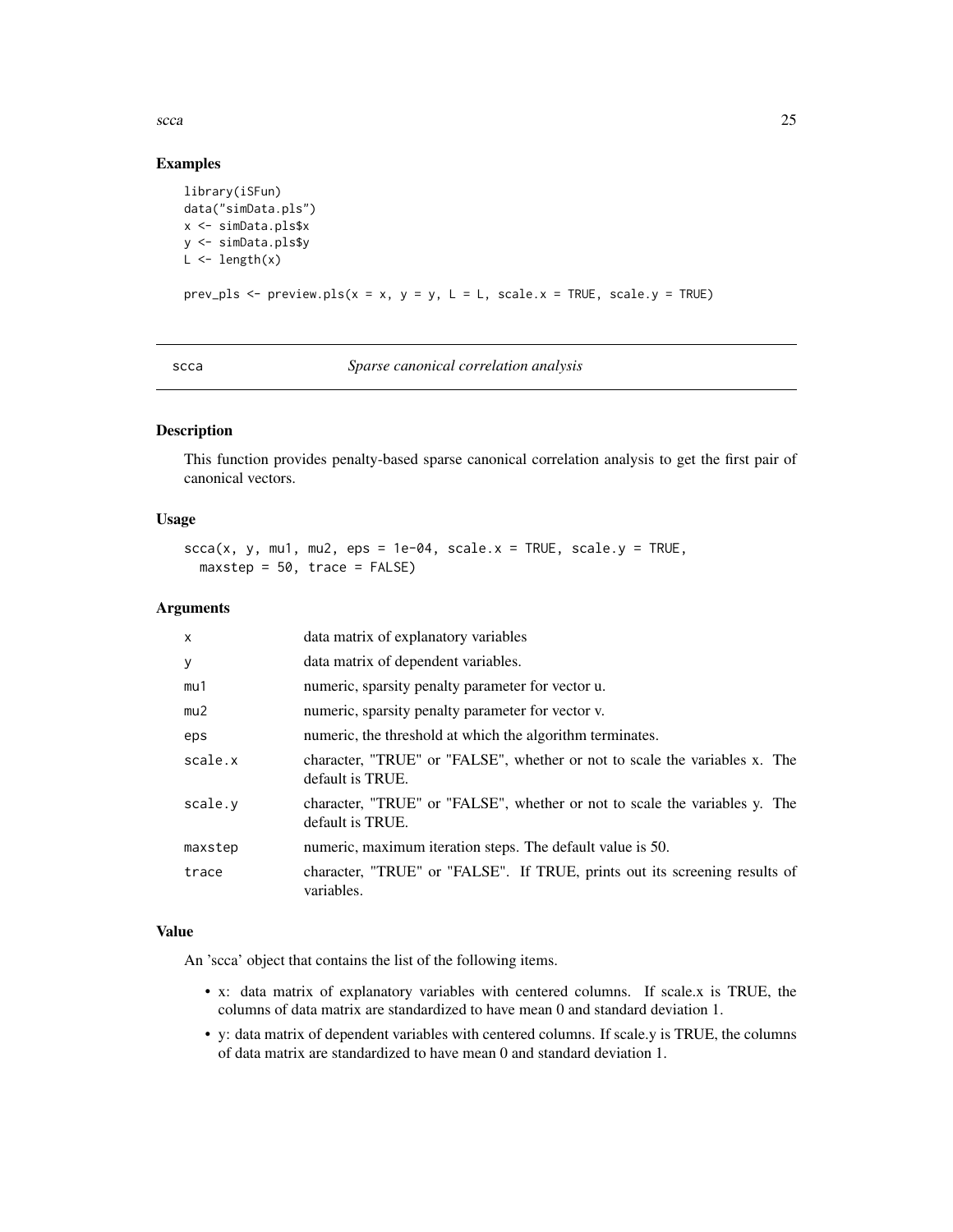- <span id="page-25-0"></span>• loading.x: the estimated canonical vector of variables x.
- loading.y: the estimated canonical vector of variables y.
- variable.x: the screening results of variables x.
- variable.y: the screening results of variables y.
- meanx: column mean of the original dataset x.
- normx: column standard deviation of the original dataset x.
- meany: column mean of the original dataset y.
- normy: column standard deviation of the original dataset y.

## See Also

See Also as [iscca](#page-1-1), [meta.scca](#page-16-1).

#### Examples

```
library(iSFun)
data("simData.cca")
x.scca <- do.call(rbind, simData.cca$x)
y.scca <- do.call(rbind, simData.cca$y)
res_scca <- scca(x = x.scca, y = y.scca, mu1 = 0.1, mu2 = 0.1, eps = 1e-3,
                 scale.x = TRUE, scale.y = TRUE, maxstep = 50, trace = FALSE)
```
simData.cca *Example data for method iscca*

## Description

Example data for users to apply the method iscca, iscca.cv, meta.scca or scca.

## Format

list

simData.pca *Example data for method ispca*

## Description

Example data for users to apply the method ispca, ispca.cv, meta.spca or spca.

## Format

list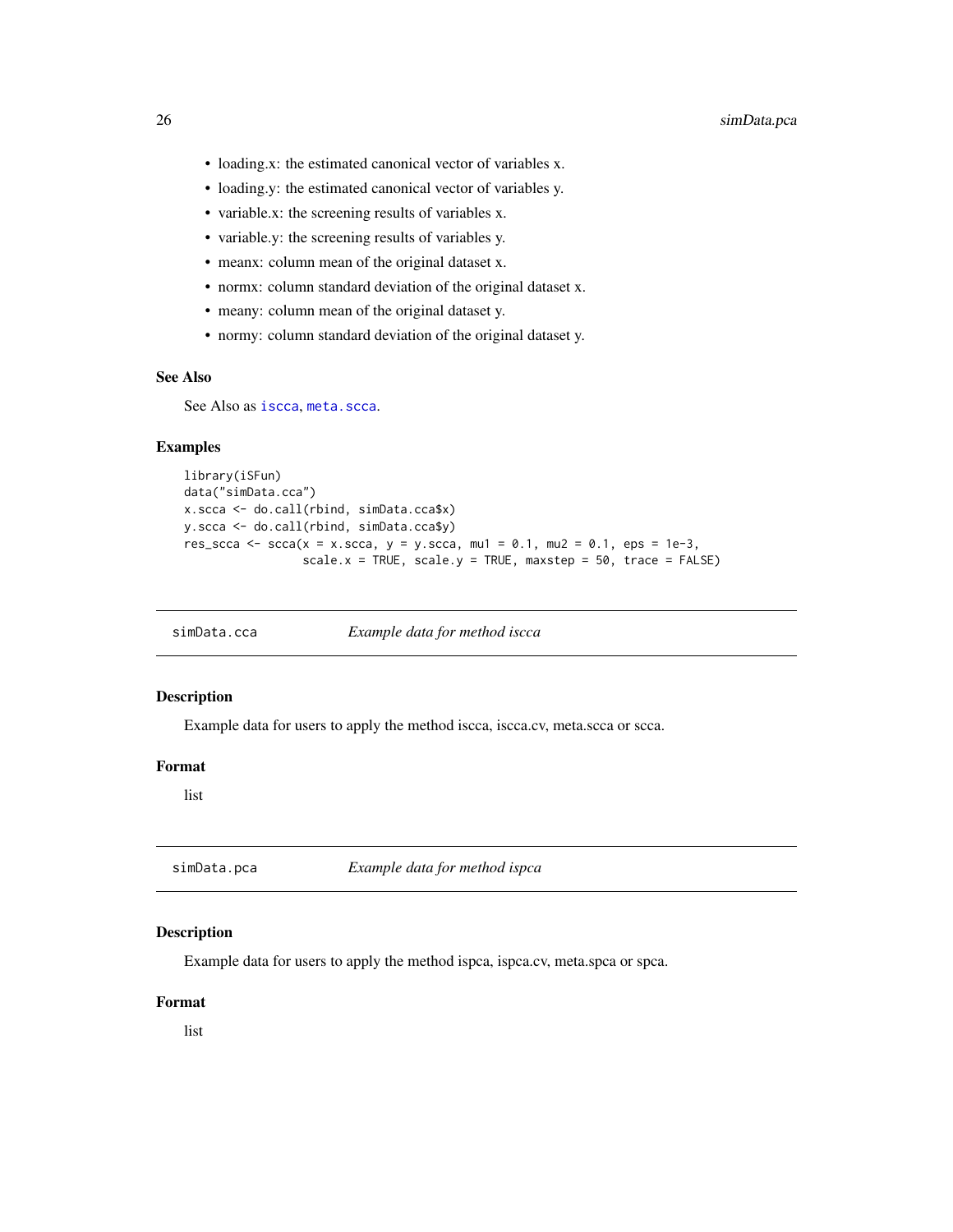<span id="page-26-0"></span>

#### Description

Example data for users to apply the method ispls, ispls.cv, meta.spls or spls.

#### Format

list

<span id="page-26-1"></span>spca *Sparse principal component analysis*

## Description

This function provides penalty-based integrative sparse principal component analysis to obtain the direction of first principal component of a given dataset with high dimensions.

## Usage

 $spca(x, mu1,eps = 1e-04, scale.x = TRUE, maxstep = 50,$  $trace = FALSE)$ 

#### Arguments

| X       | data matrix of explanatory variables.                                                          |
|---------|------------------------------------------------------------------------------------------------|
| mu1     | numeric, sparsity penalty parameter.                                                           |
| eps     | numeric, the threshold at which the algorithm terminates.                                      |
| scale.x | character, "TRUE" or "FALSE", whether or not to scale the variables x. The<br>default is TRUE. |
| maxstep | numeric, maximum iteration steps. The default value is 50.                                     |
| trace   | character, "TRUE" or "FALSE". If TRUE, prints out its screening results of<br>variables.       |

## Value

An 'spca' object that contains the list of the following items.

- x: data matrix of explanatory variables with centered columns. If scale.x is TRUE, the columns of data matrix are standardized to have mean 0 and standard deviation 1.
- eigenvalue: the estimated first eigenvalue.
- eigenvector: the estimated first eigenvector.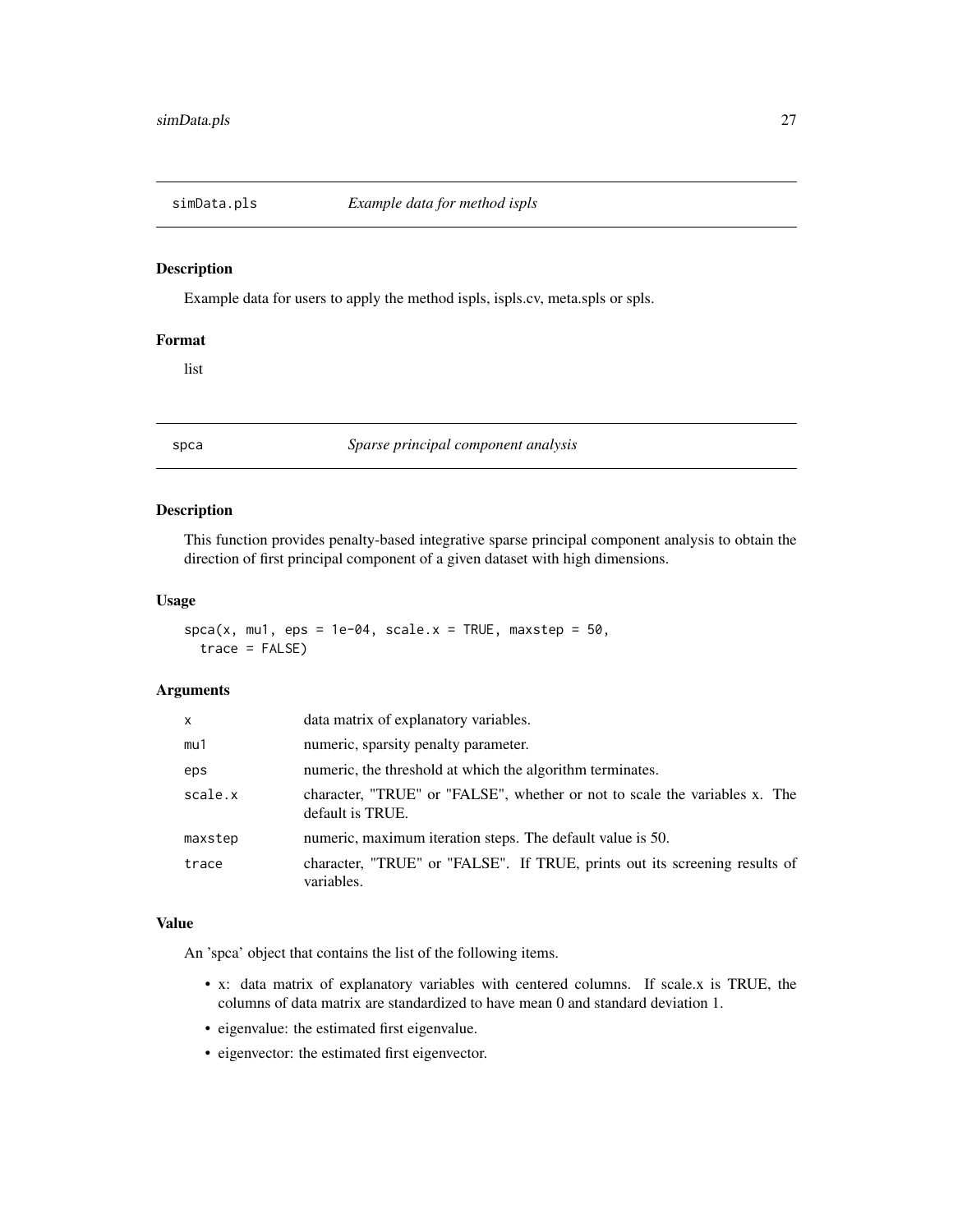- component: the estimated first principal component.
- variable: the screening results of variables.
- meanx: column mean of the original dataset x.
- normx: column standard deviation of the original dataset x.

## See Also

See Also as [ispca](#page-6-1), [meta.spca](#page-18-1).

## Examples

```
library(iSFun)
data("simData.pca")
x.spca <- do.call(rbind, simData.pca$x)
res_spca <- spca(x = x. spca, mu1 = 0.08, eps = 1e-3, scale.x = TRUE,
                 maxstep = 50, trace = FALSE)
```
<span id="page-27-1"></span>spls *Sparse partial least squares*

### Description

This function provides penalty-based sparse partial least squares analysis for single dataset with high dimensions., which aims to have the direction of the first loading.

### Usage

 $spls(x, y, mu1, eps = 1e-04, kappa = 0.05, scale.x = TRUE,$ scale.y = TRUE, maxstep = 50, trace = FALSE)

#### Arguments

| $\mathsf{x}$ | matrix of explanatory variables.                                                                                |
|--------------|-----------------------------------------------------------------------------------------------------------------|
| У            | matrix of dependent variables.                                                                                  |
| mu1          | numeric, sparsity penalty parameter.                                                                            |
| eps          | numeric, the threshold at which the algorithm terminates.                                                       |
| kappa        | numeric, $0 <$ kappa $< 0.5$ and the parameter reduces the effect of the concave<br>part of objective function. |
| scale.x      | character, "TRUE" or "FALSE", whether or not to scale the variables x. The<br>default is TRUE.                  |
| scale.y      | character, "TRUE" or "FALSE", whether or not to scale the variables y. The<br>default is TRUE.                  |
| maxstep      | numeric, maximum iteration steps. The default value is 50.                                                      |
| trace        | character, "TRUE" or "FALSE". If TRUE, prints out its screening results of<br>variables.                        |

<span id="page-27-0"></span>28 spls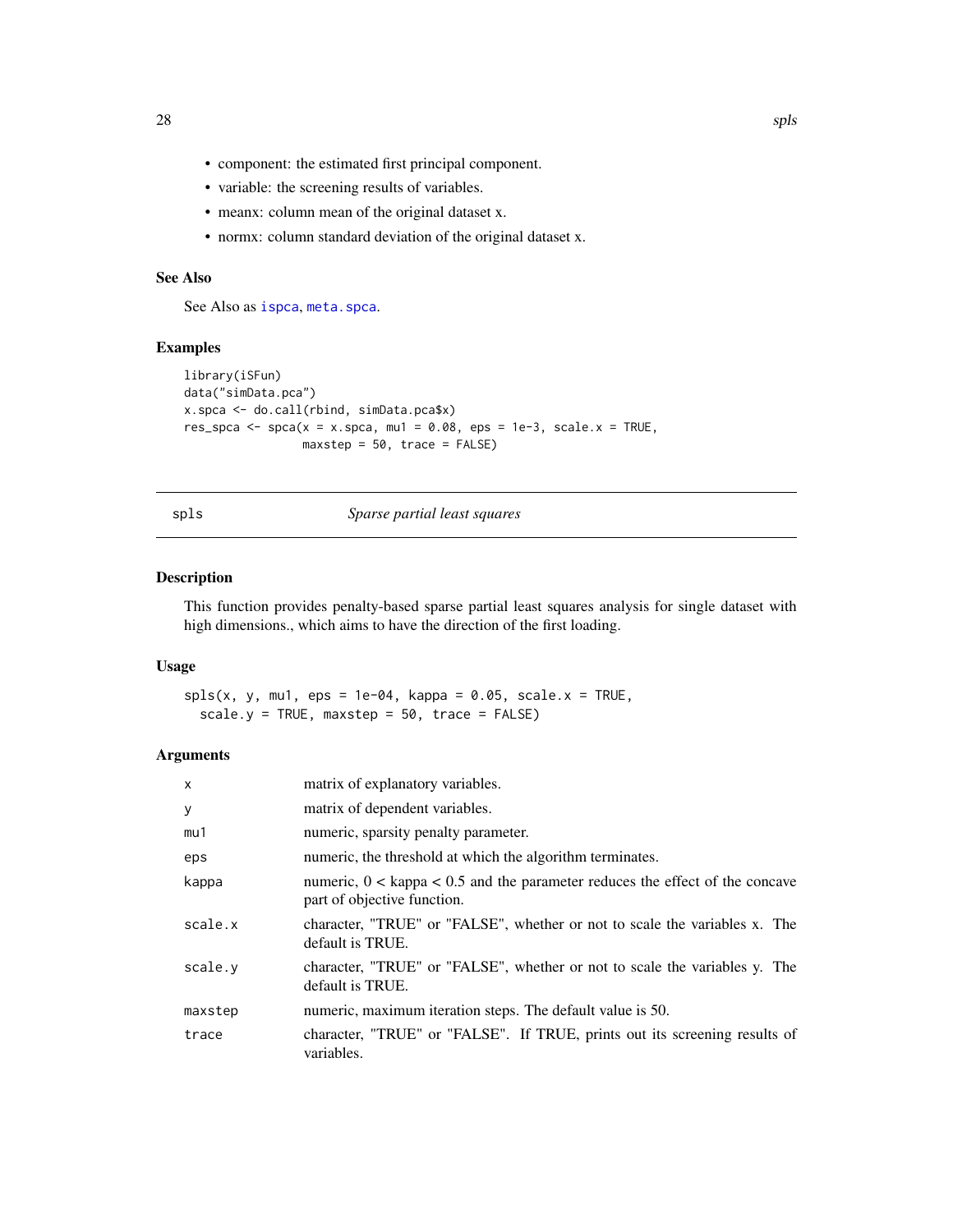## <span id="page-28-0"></span>Value

An 'spls' object that contains the list of the following items.

- x: data matrix of explanatory variables with centered columns. If scale.x is TRUE, the columns of data matrix are standardized to have mean 0 and standard deviation 1.
- y: data matrix of dependent variables with centered columns. If scale.y is TRUE, the columns of data matrix are standardized to have mean 0 and standard deviation 1.
- betahat: the estimated regression coefficients.
- loading: the estimated first direction vector.
- variable: the screening results of variables.
- meanx: column mean of the original dataset x.
- normx: column standard deviation of the original dataset x.
- meany: column mean of the original dataset y.
- normy: column standard deviation of the original dataset y.

#### See Also

See Also as [ispls](#page-11-1), [meta.spls](#page-19-1).

#### Examples

```
library(iSFun)
data("simData.pls")
x.spls <- do.call(rbind, simData.pls$x)
y.spls <- do.call(rbind, simData.pls$y)
res_spls <- spls(x = x.\text{spls}, y = y.\text{spls}, m u1 = 0.05, eps = 1e-3, kappa = 0.05,
                  scale.x = TRUE, scale.y = TRUE, maxstep = 50, trace = FALSE)
```